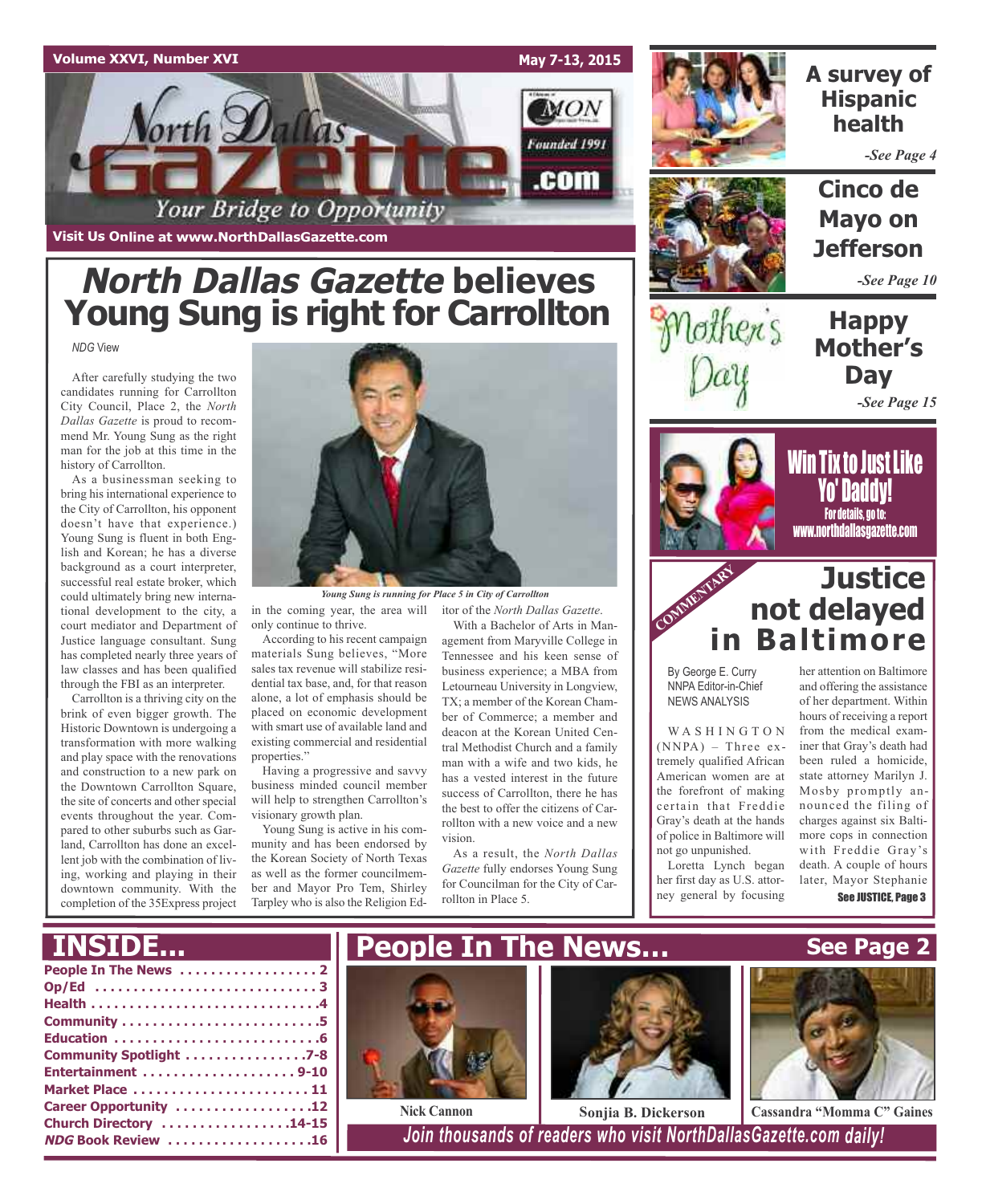# **Nick Cannon**

UNIVERSALCITY, Calif — Multifaceted entertainer Nick Cannon will kick off the festivities for NBC's broadcast of "Red Nose Day" with "Red Nose Day Danceathon with Nick Cannon," streaming live on  $NBC.com$  beginning Wednesday, May 20. "America's Got Talent" host Nick Cannon will attempt to dance non-stop for 24 hours in honor of the inaugural Red Nose Day celebration in the United States, leading into the "Red Nose Day" telecast on Thursday, May 21 (7-10 p.m. CT) on



NBC.

Streamed live from the NBC Experience Store at Rockefeller Center in New York City, the day of dance will be filled with guest DJs and musicians, celebrity drop-ins, and a variety of

### **Sonjia B. Dickerson**

Dayspring Family Church, located at 618 N. Beltline Road, in Irving, Texas, will be celebrating its 20th Year Women's Conference & Luncheon, May 7-9 at the Hilton DFW Lakes Hotel, in Grapevine. In honor of the 20 years, collections and donations at the conference will benefit 22 non-profit organizations.

Conference Coordinator and Host, Pastor Sonjia B. Dickerson says, "Its so very important that we remember those who are less fortunate or who are encountering challenging times.



We should be moved with compassion as our Lord Jesus was when He saw the needs of the people. We must never forget to share our blessings with others. We are blessed to be a

#### Night Shelter for Single Women and Children, Brighter Tomorrow's, La Voz del Anciano (Voice of the Elderly), Lifeline Shelter for Families, Inc., Union Gospel Mission, Mercy House, YWCA, Our Children's House, River of Life Homes Women and Chil-

blessing!"

The non-profits are: The Family Place, Presbyterian

dance acts and troupes. Viewers can support Cannon's endeavor through sponsorship and donation. "I can't wait to leave it all on the dance floor in the 24 hours leading up to 'Red Nose Day,'" said Cannon. "I'm honored to participate in such an amazing event, and to help raise money for such a worthy cause." "Red Nose Day," a live three-hour entertainment event, will feature sketch comedy, parodies, videos produced by Funny Or Die, live musical performances and short appeals films that shed light on those in need. With a focus on having fun, raising money and changing

dren, The Bridge Emergency Youth Services, Hope's Door Plano, Arlington Life Shelter, Battered Women's Foundation, All Church Homes for Children, Mission Arlington, Bridges of Wisdom, Safe

lives, the star-studded event will raise money for Red Nose Day to help lift children and young people out of poverty in the U.S. and in some of the poorest communities in the world.

Created by film director/writer Richard Curtis ("Notting Hill," "Bridget Jones Diary," "Love Actually"), Red Nose Day is an enormously popular annual event in the U.K. that has raised more than \$1 billion over the past 30 years. Red Nose Day, inspired and supported by Comic Relief U.K., is coming to the U.S. for the first time with the live broadcast on May 21.

People from all walks of

Haven Arlington, Adeyemo Lifting the Soul International, Promise House and Opening Doors for Women In Need.

"Our conference theme is Faith For The Next Level", says Pastor Dickerson. "Our goal is to help the women who attend this conference become better wives, better mothers, better sisters and better friends as they go to the Next Level."

Sonjia B. Dickerson is an author, gospel recording artist and Pastor of the Dayspring,, where her husband Bishop Kevin Dickerson is Senior Pastor. She

life are encouraged to have fun and raise money through buying red noses (sold exclusively at Walgreens and Duane Reade stores nationwide), organizing fundraising events and watching and donating during the television special. See www.rednosedayusa. com for more info.

The money raised during Red Nose Day will fund programs that address the immediate needs of children and young people living in poverty in the U.S., Africa, Asia and Latin America. Our charity partners include Boys & Girls Clubs of America; charity: water; Children's Health Fund; Feeding America;

received her Bachelors Degree in Accounting from Loyola University in Chicago, Illinois. The completion of her Masters Degree in Biblical Studies as well as Doctor of Ministry was at Vision International University. She has attended the Calvary Cathedral Bible School, John Maxwell Leadership Training Institute, and has attended The Joint College of African American Bishops Helpmeets' Session for fourteen years. She is currently working on her Masters of Divinity Degree at Gavi, the Vaccine Alliance; the Global Fund; LIFT; National Council of La Raza; National Urban League; Oxfam America; Save the Children and United Way.

Not only are stars like Christina Aguilera, Will Farrell, Sam Smith, John Legend and many more signed on, but just yesterday we announced a 24 hour Danceathon hosted by Nick Cannon and earlier this week Matt Lauer announced that he's taking a 225-mile bike ride from Boston to NY to raise money for Red Nose Day. At its heart, RND raises needed money for great organizations working in the US and internationally to alleviate child poverty.

Church is located at 618 N. Belt Line Road in Irving, Texas.

The Senior Pastor is Bishop Kevin Dickerson, and his wife Sonjia B. Dickerson serves as the Pastor. The ministry was founded in 1994, and, it is designed to cross denominational, racial and ethnic barriers. Dayspring Family Church is dedicated to directing families to Jesus Christ and teaching them how to be equipped and available for service in the work of the Lord. The church also has a food pantry through the North Texas Food Bank.

Dayspring Family

Criswell College.

# **Cassandra Gaines**

Muskogee, OK (Black-News.com) -- Soul food guru and author Cassandra "Momma C" Gaines, is all about keeping soul alive with her best selling book, Momma C Is Soul Food and now with the launch of her new products, "Momma C's Soul Food In A Jar" at the Homeland Supermarket chain, featuring her Blackeye Pea Salsa, Mild Chow Chow, Pickled Okra, Sweet Potato Butter and Watermelon Pickles. The initial launch took place at the Homeland Supermarket, on 2410 Chandler Road, Muskogee, Oklahoma, on May 2.

There will also be a display set up in front of the



store, where customers can come and sample the products and also participate in a meet and greet with the one and only "Momma C," as she does a demo of some of her most famous soul food recipes!

"This is the first time that Momma C's Soul Food In A Jar is being sampled and

made available to the public," says Store manager Jason Fritz. "Cassandra Gaines is well known in the community as 'Momma C!' I've also known her for many years, so when she came to me and said can I get this in retail, I jumped on it!! It's a local product and we like to see people succeed locally!! It's also a good opportunity for my customers to sample the product and meet the person who made the product." Momma C's Soul Food

In A Jar has been approved to roll out in five other Homeland Supermarket locations; three in Muskogee, one in Haskell and the other in Pryor, Oklahoma. For more information, visit www.mommacsoulfood.net Cassandra "Momma C"

Gains is the soul food guru and author who is all about keeping soul food alive with her best selling book, Momma C Is Soul Food and now with the launch of her new products, Momma C's Soul Food In A Jar. She began her career as a soul food cook at the tender age of 8, where she spent many hours in the kitchen with her mother trying out various soul food recipes. Cassandra "Momma C" Gains is the founder of The National Soul Food Cook Off and the coordinator of The Martin Luther King Soul Food Cook Off, which takes place every January in Muskogee, Oklahoma. Cassandra and her culi-

nary skills and knowledge have been featured in numerous media outlets.

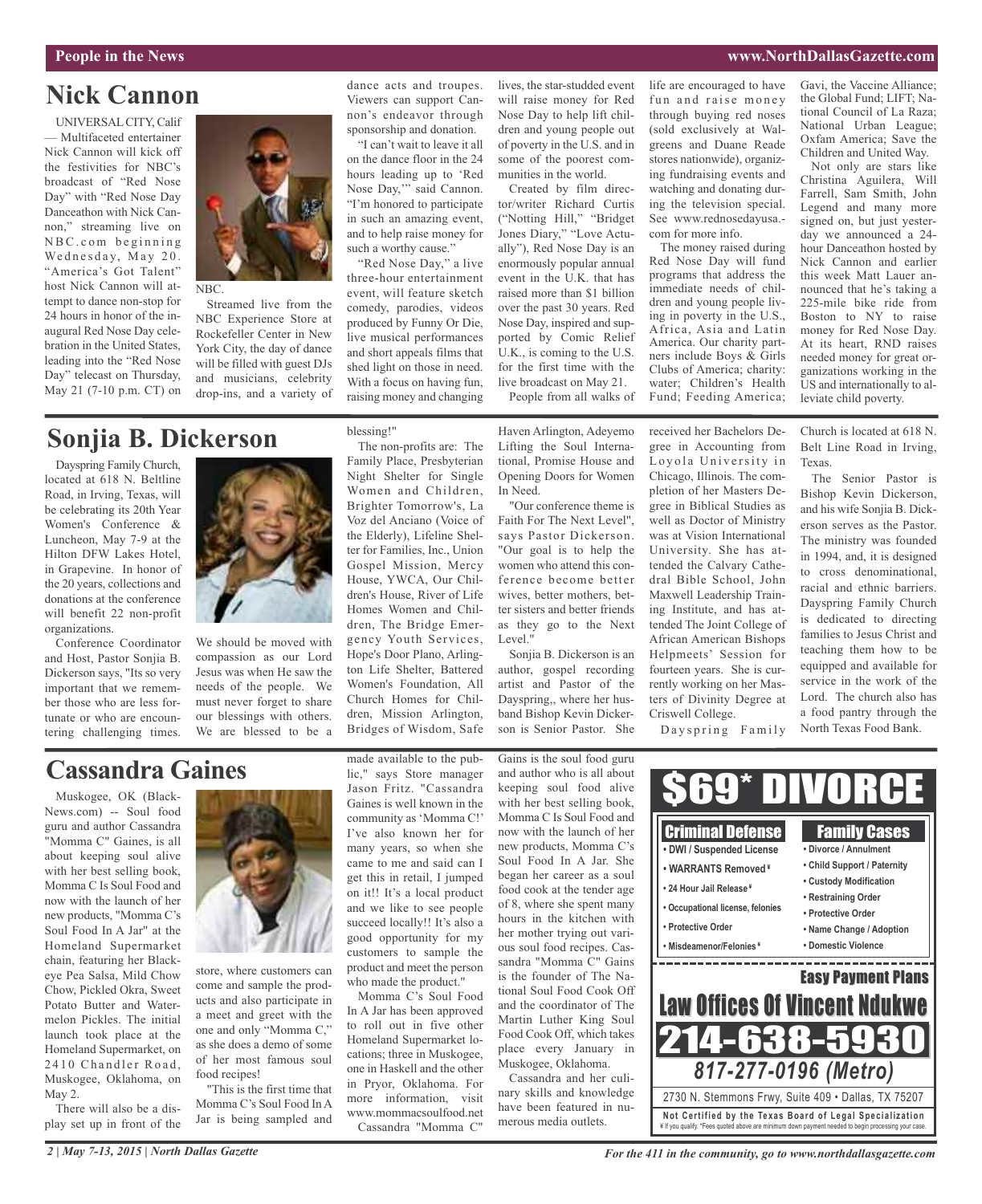#### **www.NorthDallasGazette.com Op-Ed**



*"Do what you say you are going to do ... when you say*

**Publisher's Office:** publisher@northdallasgazette.com

*you are going to do it."*

**Sales Department:** marketing@northdallasgazette.com

**Editorial Department:**

editor@northdallasgazette.com

#### **Online:**

www.NorthDallasGazette.com www.twitter.com/NDGEditor www.facebook.com/NorthDallasGazette www.pinterest.com/NDallasGazette

### STAFF

**Chairman Emeritus** *Jim Bochum 1933 – 2009*

**Published By** *Minority Opportunity News, Inc.*

> **Web Master** *Todd Jones*

**Special Projects Manager** *Edward Dewayne "Preacher Boy" Gibson, Jr. James C. Allen*

**Community Marketing** *Nina Garcia Sonja Washington*

**Religious/ Marketing Editor** *Shirley Demus Tarpley*

#### **Advisory Board:**

*John Dudley Myrtle Hightower Fred Moses Annie Dickson Cecil Starks Willie Wattley Coty Rodriguez-Anderson B. J. Williams Denise Upchurch Barbara Simpkins, ADVISORY BOARD SECRETARY*

**and Entertainment** *Jessica Brewer* **Contributing Writers**

**VP of Digital Marketing**

**Editor** *Ruth Ferguson*

*Jackie Hardy Ivy N. McQuain Terri Schlichenmeyer Nicole Scott Tamarind Phinisee*

**Editorial Writers** *Ivy N. McQuain Ruth Ferguson Nicole Scott*

**Production** *David Wilfong*

#### **Advisory Board Committees:**

*Public Relations Planning and Implementation* Cecil Starks, CHAIRPERSON *Business Growth Referral*

John Dudley, CHAIRPERSON

*Program Policy Development* Annie Dickson, Chairper

Myrtle Hightower, CHAIRPERSON

*Quality Assurance* Coty Rodriguez

**Baltimore: Another horror-movie rerun**

By James Clingman NNPA Columnist

The movie we are watching in Baltimore is a re-run and a sequel. The price of admission has always been too high, but we continue to pay the exorbitant price, anyway. As the opening line in the old TV show, "Dragnet," proclaimed, "The story you are about to see is true. The names have been changed to protect the innocent." In today's society, that second line should say,

#### "The names have been changed to protect the 'guilty." My 11-year-old nephew, since the age of five or six,

has been reciting, verbatim, the words from his favorite movies. He knows the directors, the release dates, and the bios of the stars in those movies. He has seen his favorite movies many times over. He reminds me of Black people, as we watch the same movie over and over, except we do not remember the vital informa-

# **JUSTICE,** continued from Page <sup>1</sup>

Rawlings-Blake followed up with a strong warning to rogue cops that her administration would not tolerate racism.

Mosby summed it up this way: "If, with the nation watching, three black women at three different levels can't get justice and healing for this community, you tell me where we're going to get it in our country."

One legal maximum holds that justice delayed is justice denied. If that's the case, early indications are that there will be no delay in justice in Baltimore in connection with the death of Freddie Gray, who was arrested and placed in a police van without a seat belt on April 12. He fell into a coma en route and died a week later as a result of injuries to his spinal cord.

Mosby, a descendant of five generations of police officers, surprised the public last Friday by how quickly she filed charges against six police officers.

At the news conference, she said: "To those that are angry, hurt or have their own experiences of injustice at the hands of police officers I urge you to channel that energy peacefully as we prosecute this case I have heard your calls for 'No justice, no peace,' however your peace is sincerely needed as I work to deliver justice on behalf of Freddie Gray."

Mosby is a graduate of Tuskegee University, a historically Black institution in Alabama. At 35 years old, she is believed to be the youngest chief prosecutor in the nation. And she clearly aligned herself with the young people who had protested Gray's death.

"….to the youth of the city. I will seek justice on your behalf. This is a moment. This is your moment. Let's insure we have peaceful and productive rallies that will develop structural and systemic changes for generations to come. You're at the forefront of this cause and as young people, our time is now."

In a statement to the media that lasted less than two minutes, Mayor Stephanie Rawlings-Blake warned: "To those of you who want to engage in brutality, misconduct, racism and corruption, let me be clear: There is no place for you in the Baltimore City Police Department."

On Friday, President Obama said, "It is absolutely vital that the truth comes out on what happened to Freddie Gray. And it is my practice not to comment on the legal processes involved; that would not be appropriate. But I can tell you that justice needs to be served."

When strong sisters take strong stances, invariably there are vocal opponents. Rawlings-Blake was re-

tion contained in the movie, and we even forget who the main characters were and the roles they played.

The latest movie being run in Baltimore is a sequel to the ones we watched in Ferguson, Mo. and Staten Island, N.Y. It is a rerun of what we saw in Los Angeles, Cleveland, and North Charleston, S.C. How many times are we going to pay the price of admission to see the same movie without memorizing the lines and learning from them? How

peatedly criticized for not requesting the National Guard and heavy military equipment earlier to curb the violence that flared after Gray's death. But, as she repeatedly explained, she wanted to avoid the over reaction that Ferguson had undergone, which only incited more street violence. Speaking at Gray's funeral, Rep. Elijah Cummings (D-Md.) declared, "I've often said that our children are the living messages we send to the future we will never see, but now, our children are sending us to a future they will never see. There is something wrong with that picture," he said "I'm in the twilight years, but I am telling you we will not rest we will not rest until we address this and see that justice is done." To the surprise of no one, the Fraternal Order of Police asked Mosby to step down as prosecutor.

Gene Ryan, president of Fraternal Order of Police (FOP) Lodge 3, wrote: "I have very deep concerns about the many conflicts of interest presented by your office conducting an investigation in this case. These conflicts include your personal and professional relations with Gray family attorney, William Murphy, and the lead prosecutor's connections with members of the local media," he wrote. "Based on several nationally televised interviews, these reporters are likely to be witnesses in any

many times must we go through the same experience before we change our response to it?

Some very interesting and pitiful responses (reviews) have come from some of the "leaders" in Baltimore in the aftermath of Freddie Gray's death. We knew what the politicians' reviews would be; they are always true to form. But the older folks, who decry the violence as "insulting" and "disrespectful" to Freddie's

#### See RERUN, Page 5

potential litigation regarding this incident."

The FOP is raising money for the accused police officers, but must find another site after Go-FundMe, the crowd funding site, took down the site.

According to public records, Murphy donated \$5,000 to Mosby's campaign and served on her transition committee.

*The Baltimore Sun* quoted Rochelle Ritchie, a spokesperson for Mosby: "State's Attorney Marilyn Mosby has been elected by the residents in Baltimore City to uphold the law in every neighborhood including her own, regardless of if her husband is the councilman within the district where numerous crimes occur. Hundreds of people donated to her campaign. There is no conflict of interest surrounding Billy Murphy. He is representing the family in a civil case which has nothing to do with the criminal case."

In an interview with the *New York Times*, Mosby said her life experiences made her uniquely qualified to prosecute this case.

Mosby, whose husband serves on the city council, would later tell a reporter, "I've had experiences as an African-American woman where I've been harassed by police, or my husband has been pulled over and harassed by police. Does that give me a perspective? I think it does."

*Follow George Curry on Twitter at @currygeorge.*

*The North Dallas Gazette, formerly Minority Opportunity News, was founded in July 1991, by Mr.Jim Bochum and Mr.Thurman R. Jones. North Dallas Gazette is a wholly owned subsidairy of Minority Opportunity News, Inc.*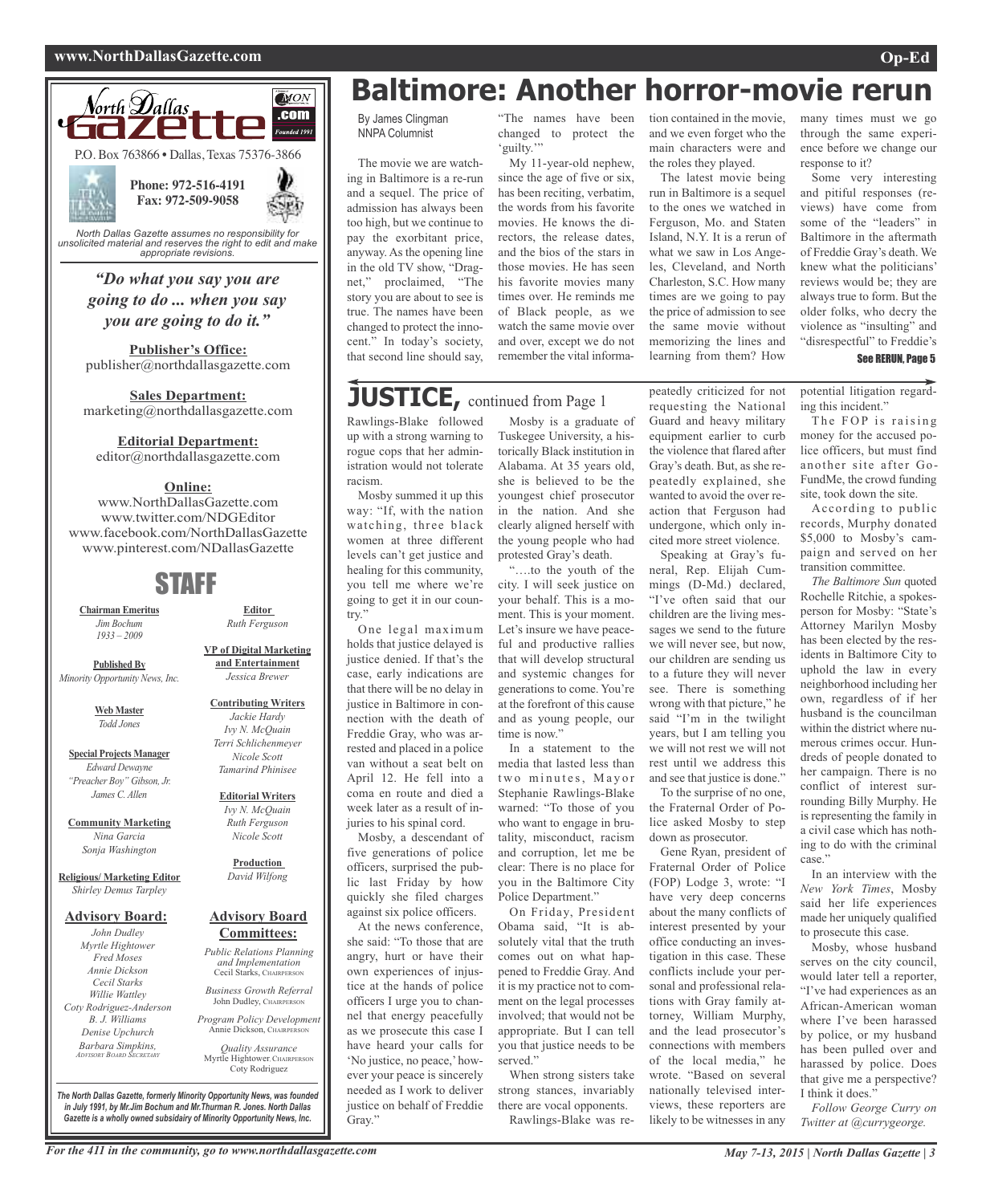# **Study: A minority of women seek health care after military sexual assault**

By Veterans Affairs Research Communications

Despite growing public awareness of sexual assault of women during their military service and increased efforts by the Department of Defense to deter sexual crimes and encourage reporting and help-seeking, a Veterans Affairs study suggests most female service members who experience sexual assault are still unlikely to seek post-assault health care, at least in the short term.

The study, published in Medical Care in April 2015, found that fewer than a third of sexually assaulted servicewomen sought such care.

The low numbers are notable, say researchers, because women who experience sexual assault tend to become heavy users of health care resources in the years following their assault.

"There are numerous health consequences associated with sexual assault,"

says Dr. Michelle Mengeling, an affiliate investigator with VA's Comprehensive Access and Delivery Research and Evaluation team and lead author on the study. "Examples include gynecologic, gastrointestinal, chronic pain symptoms, and sexual dysfunction. There are also mental health outcomes such as PTSD, depression, substance abuse, and anxiety."

While many studies have demonstrated the relationship between trauma, such as sexual assault, and chronic health problems, says Mengeling, this research looked specifically at the factors associated with post-assault care utilization and the reasons servicewomen did not seek care. The goal was to identify the factors that prevent servicewomen from seeking postassault care.

Research has shown that women in the military experience higher rates of sexual assault than their peers in the general population, with estimates of 30 – 45 percent of servicewomen experiencing military sexual trauma.

For the study, researchers interviewed 1,339 women who were either veterans or were still serving in the military about their experiences with attempted and completed sexual assault. Of the whole group, 207 of the women reported being sexually assaulted during military service.

Of those, only about a third used health care specific to their assault. Roughly a quarter of those who used post-assault care sought both medical and mental health care, and only four servicewomen received both medical and mental health care within six months of the assault.

"Few women got care and few women reported [the assault]," says Mengeling, also an associate research scientist at the University of Iowa. "Sexual assault is widely considered the most serious and traumatic crime possible, short of homicide. One of the first steps in potentially mitigating some of the negative health effects of sexual assault is seeking immediate post-assault medical and mental health care."

Mengeling adds, "Most of the servicewomen said they did not immediately seek care because they were embarrassed, or did not think they needed medical attention."

Many also voiced concerns about confidentiality and how seeking care might adversely affect their military careers. However, few said that leadership discouraged seeking medical care or mental health services.

Those who reported the sexual assault were far more likely to receive care. Mengeling says, "This finding was consistent with our prior work showing that few servicewomen made an official report to Department of Defense officials about their sexual assault, and that concerns about confidentiality, being embarrassed, and adverse career impacts were associated with servicewomen's decisions about both seeking post-assault health care and reporting."

Mengeling also points to the importance of sexual assault screening at routine health checkups. Although few servicewomen reported getting post-assault health care, almost all reported undergoing routine annual physical exams. Mengeling suggests providers screen for sexual assault histories in order to provide "traumainformed care" throughout women's lives.

VA has been conducting universal military sexual

trauma screening for both male and female veterans since 2002.

"Most women who have experienced sexual assault don't report or seek post-assault specific care, but they do continue to get health care," says Mengeling. "It is unclear if women's current health care providers are aware of their sexual assault histories. Thus, sensitively inquiring regarding sexual assault histories allows providers to provide appropriate and timely care to address the physical and emotional needs of their patients."



#### Sanko S. Prioleau II

**Irving ISD Trustee Board Candidate** Pince 4

**Early Voting** Monday, April 27th through Tuesday, May 5th

sankosprioleau.net



# **A look at Hispanics' health in the U.S.**

The first national study on Hispanic health risks and leading causes of death in the United States by the Centers for Disease Control and Prevention (CDC) showed that similar to non-Hispanic whites (whites), the two leading causes of death in Hispanics are heart disease and cancer. Fewer Hispanics than whites die from the 10 leading causes of death, but Hispanics had higher death rates than whites from diabetes and chronic liver disease and cirrhosis. They have similar death rates from kidney diseases, according to the new Vital Signs.

Health risk can vary by Hispanic subgroup. For example, nearly 66 percent more Puerto Ricans smoke than Mexicans. Health risk also varies partly by whether Hispanics were born in the U.S. or in another country. Hispanics are

almost three times as likely to be uninsured as whites. Hispanics in the U.S. are on average nearly 15 years younger than whites, so taking steps now to prevent disease could mean longer, healthier lives for Hispanics.

"Four out of 10 Hispanics die of heart disease or cancer. By not smoking and staying physically active, such as walking briskly for 30 minutes a day, Hispanics can reduce their risk for these chronic diseases and others such as diabetes," said CDC Director Tom Frieden, M.D., M.P.H. "Health professionals can help Hispanics protect their health by learning about their specific risk factors and addressing barriers to care."

This Vital Signs report recommends that doctors, nurses and other health professionals:

• Work with interpreters

to eliminate language barriers when patients prefer to speak Spanish.

• Counsel patients with or at high risk for high blood pressure, diabetes, or cancer on weight control and diet.

• Ask patients if they smoke and, if they do, help them quit.

• Engage community health workers (promotores de salud) to educate and link people to free or lowcost services.

Hispanic and other Spanish-speaking doctors and clinicians play a key role in helping to provide outreach to Hispanic patients.



BLACK FIRE FIGHTERS ASSOC. OF DALLAS, AND BLACK POLICE ASSOC. OF GREATER DALLAS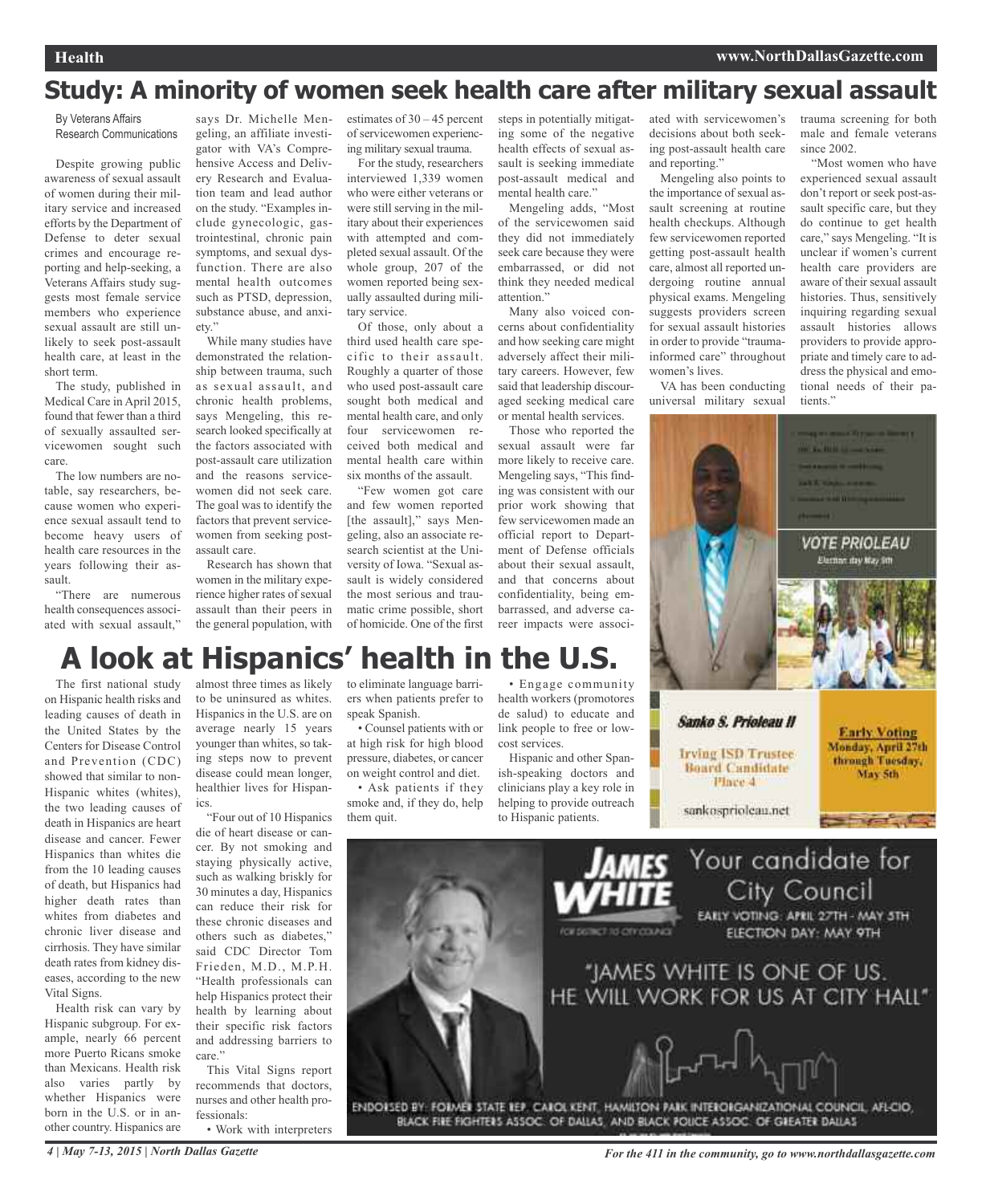#### **Community News**

# **Help imagine the Irving of tomorrow**

Public input is critical to shaping Imagine Irving, the new Comprehensive Plan that will guide the city's growth and investments for the next 20 to 30 years. The results from mapping and instant polling exercises from April's Neighborhood Workshops are in. See what 130 of your neighbors said about Irving and how they envision Irving's future at imagineirving.org/what-weheard:

See what 130 of your neighbors said about Irving and how they envision Irving's future.Redevelop and Repurpose. Residents are



interested in seeing revitalization in the Heritage Crossing District and along Irving Boulevard. Redevelopment of Irving Mall, a catalytic new development at the former Texas Stadium site and a desire to repurpose the Dallas Cowboys Training Facility were among the many other sug-

# **RERUN,** continued from Page <sup>3</sup>

family, are even more disingenuous. They seem to have forgotten about 1968 when their generation, and maybe even some of them, burned down buildings and looted all across this nation, in the aftermath of MLK's assassination. Were their actions deemed insulting and disrespectful to King's family? If so, did that stop them?

The self-righteousness I hear from those in my generation about the youth who are doing the same thing they did in the 1960s is unfortunate. Where were they before the looting and burning started in Baltimore? Were they busy teaching the youth that what took place in the 1960s was detrimental to their neighborhoods, as they now like to say to TV news reporters? If they have not, until now, passed on those lessons to younger folks, their words ring hollow today.

Some of the sanctimonious comments being made by my generation very strongly suggest that even though we have seen this movie many times, we are content to watch it again without having shared its lessons. Is it because we are ashamed of ourselves now? Do we think we are better than our youth today? We should be bringing the generations together rather than separating them and acting like we have not been where they are.

Amos Wilson said, "The violently oppressed react violently to their oppression." He also said, "Just as power corrupts, powerlessness also corrupts." This is the main plot of our 21st century version of the 1968 movie. Same theme, different characters. Why do we only react to what young people do, rather than work with them every day by giving them alternatives to prevent their negative behaviors? It irks me to see our grown men saying, "They need jobs." Well, create some jobs to give them. It's so sad to hear our adults crying out, "They need education." Well, provide them with education. Our youth see many of us as weak and impotent when it comes to protecting them.

We have the resources to provide everything we say our youth need. What must they think of our words, our prayer sessions, our news conferences, our political speeches, and our tepid efforts now to stop and correct their behavior, when we have not used our resources to take care of them? Our answer is to run to those who don't care about them

and beg for jobs, food, education, and everything else they need.

New Connections. Improved north/south travel connections across the city, including more options for crossing State Highway 183 and improvements to existing north/south streets. More routes for pedestrians and biking that create a safe and connected network

Frederick Douglass' words are clear regarding power, but as I always add, a demand not backed-up by power will not come to fruition; and the real power in this country is the almighty dollar. Just look at what happened in Indianapolis when the LGBT folks were upset. They did not burn anything down or throw one brick, because they know that dollars rule the day. Their threats to withdraw their dollars were immediately addressed by the politicians.

People whose families own storefront businesses are very unlikely to throw bricks through the windows and burn them down. Sgt. Joe Friday had another saying in Dragnet: "Just the facts ma'am, just the facts."

*Jim Clingman, founder of the Greater Cincinnati African American Chamber of Commerce, is the nation's most prolific writer on economic empowerment for Black people. He can be reached through his website, blackonomics.com. He is the author of Black Dollars Matter: Teach Your Dollars How to Make More Sense, which is available through his website; professionalpublishinghouse.com and Amazon Kindle eBooks.*

throughout the city are also a priority for residents.

Expand Public Spaces. Residents would like to see the city invest more in existing parks and secure additional open space that is well connected. Residents also expressed strong interest in new community facilities and a cultural/community center in southern Irving.

New Investments. The new DART line provides great opportunities for new transit-oriented housing and

commercial growth. Participants see plenty of opportunity for rehabilitation, redevelopment and promote growth in existing neighborhoods.

Did you miss the workshop events? Don't worry! You can still provide your input by taking this short five to 10 minute online survey. For more information, photos from past events, future opportunities to get involved or to sign up for project updates, visit imagineirving.org.

### **Little Elm readies for mosquito breeding season**

A cooperative effort among several departments within the Town of Little Elm is designed to address the annual arrival of mosquito season, says Mike Green, Community Integrity Coordinator.

"Our department is working hand-in-hand with Streets and Stormwater along with

See MOSQUITO, Page 13



# DART to all the action with the **FREE GoPass app.**

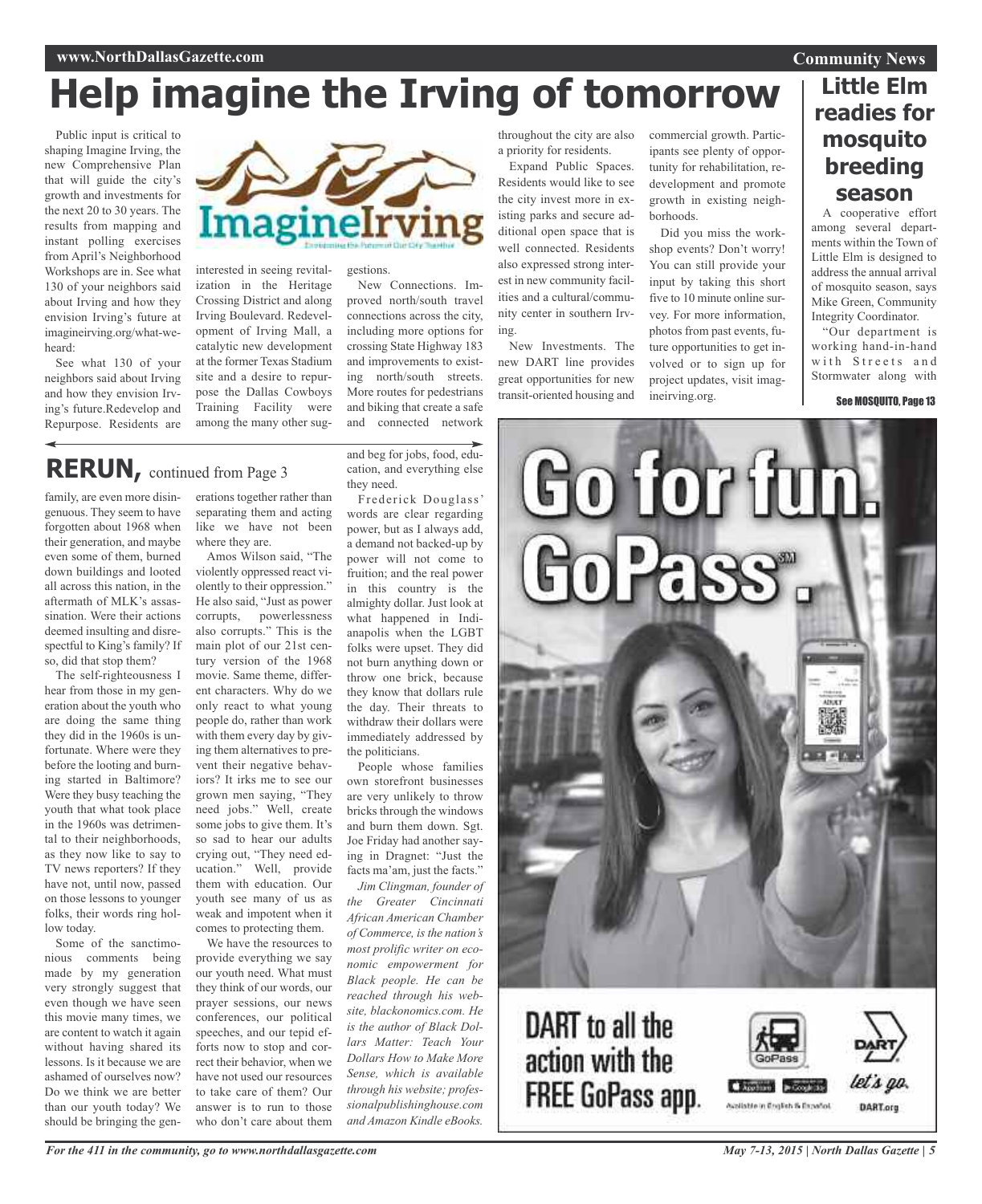# **Collin College chemistry professor named 2015 Piper Professor**

This week, the Minnie Stevens Piper Foundation named Dr. Amina El-Ashmawy, Collin College professor of chemistry, as a 2015 Piper Professor. This honor is presented annually to 10 Texas professors for superior teaching at a college or university.

"We are very proud of Dr. El-Ashmawy's accomplishment," said Mac Hendricks, chair of the Collin College Board of Trustees. "Her dedication to her students and to the field of chemistry sets an example everyone should strive to follow."

Dr. El-Ashmawy has been a professor at Collin College since 1991. She holds a doctorate in chemistry from the University of North Texas and earned her master's and bachelor's degrees in chemistry from Texas A&M University as well as an Associate of Science degree from Kilgore College.

She is well known on



*Collin College Professor of Chemistry Dr. Amina K. El-Ashmawy was named a 2015 Piper Professor, one of 10 in the state of Texas. (Photo by Nick Young, Collin College photographer)*

campus and in her industry as an innovator and leader. In addition to her regular teaching duties, Dr. El-Ashmawy developed online chemistry curriculum and taught undergraduate research classes in the col-

lege's Center for Advanced Studies in Mathematics and Natural Sciences. She is a published author with multiple journal articles and textbook credits to her name, including a chapter in the upcoming "Sputnik to

Smartphones: A Half-Century of Chemical Education." Dr. El-Ashmawy has also worked extensively with the American Chemical Society (ACS), which named her an ACS Fellow in 2013.

"Dr. El-Ashmawy brings both a love of education and the natural world to her classes, sharing the often unnoticed wonders of chemistry taking place all around us in a way her students can understand," said Dr. Neil Matkin, Collin College district president. "She continues a tradition of academic excellence among our faculty as she becomes the seventh Collin College professor selected as a Piper Professor."

Dr. El-Ashmawy was honored to receive the award.

"I am humbled that I was selected by the Piper Foundation, as several gifted colleagues have been before me, and, I'm sure, several will be after me," she said. "It is indeed an honor to re-



ceive the Piper Professorship. I gratefully accept the award not only for myself but for Collin College and all my colleagues." This is the second year in

#### See PIPER, Page 11





#### **\$\$ CASH \$\$ 1-800-772-1142 1-310-721-0726**  usa@classicrunners.com

### **Competency-based certificate shows your work experience counts**

Do you ever think "I already know everything they are teaching in those management courses. Where's my degree?" Turns out it's at Collin College.

A new Competency-Based Business Management Certificate Program starting this fall gives participants the chance to earn credit for business skills they use every day. The program is perfect for people already in the workforce who never found time to go to school but want to advance in a job market where an advanced education is rewarded.

Program participants use their professional work experience, knowledge and skills to demonstrate core concepts like "communication," "team building," "leadership," "critical thinking," "human resources management" and "organizational skills."

Competency Based Education (CBE) requires the

same courses as the traditional certificate route. With this program, though, program participants drive the pace of the coursework and can progress faster than normal classes thanks to the knowledge and skills they use every day. In addition, small class sizes mean students have greater access to mentors and facilitators.

"What makes our competency program different from programs offered by other universities is the local faculty, and the fact that this program was built around local company needs, with their input in mind," program advisor Dr.

Cindy Briggs said, alluding to the research panels that were a part of the program's planning.

Participants work at their own pace with online classes accessible through any computer and avoid repeating material they already have a mastery of. This allows them to decide how quickly they want to complete the program, making the program cost effective as well, because participants can complete the certificate in one semester, saving time and money.

To be eligible for the CBE program, all courses

See COLLIN, Page 13





Community Development Block Grant (CDBG) funds received over the next five years.

CDBG funds are used in McKinney to provide homeless shelter services, mental health counseling, youth and senior services, support toward affordable housing, and much more.

# - PARTICIPATE -MAY 20 & 21 . 6:30 PM . PUBLIC HEARINGS CITY HALL . 222 N. TENNESSEE ST.

### MAY 26 . 6 PM . COMMUNITY FORUM JOHN & JUDY GAY LIBRARY - 6861 W. ELDORADO PKWY.



www.mckinneytexas.org/cdbgplan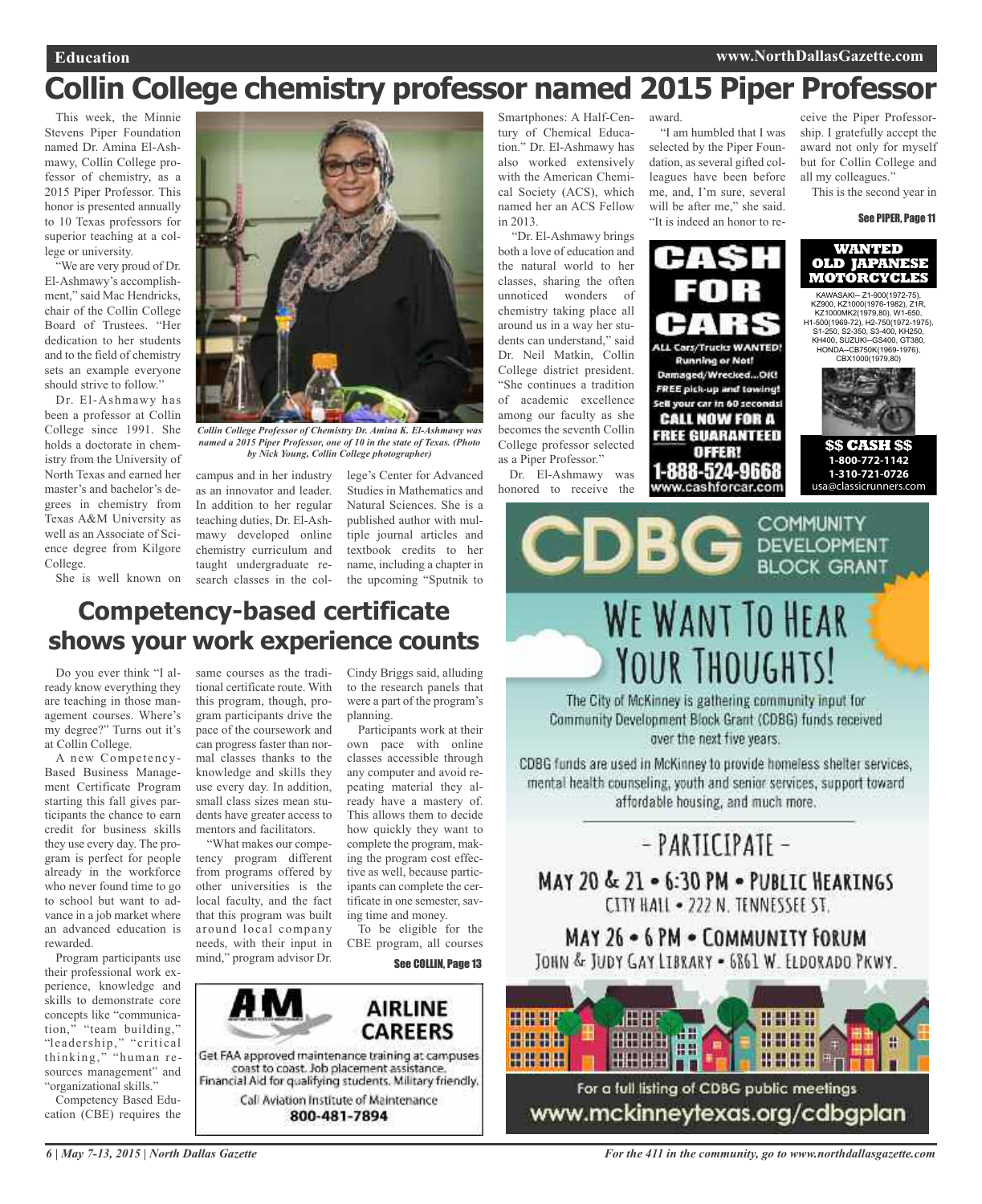"I hope I've demonstrated the passion I have for our city. For me, that's what running for re-election is all about - helping our city to shine, continuing a pursuit of excellence and working to help this city that I love realize its full potential. If you agree, then I would be honored to have your support in my campaign for re-election."

- Mayor Mike Rawlings

# **Re-Elect Ma** 5 **For Dallas**

# Early Voting is April 27th - May 5th www.mikerawlingsfordallas.com

Publical ad paid for by Mike Rewlings for Mayor, 500 Crescent Court, Guite 200, Dalles, Texas 70201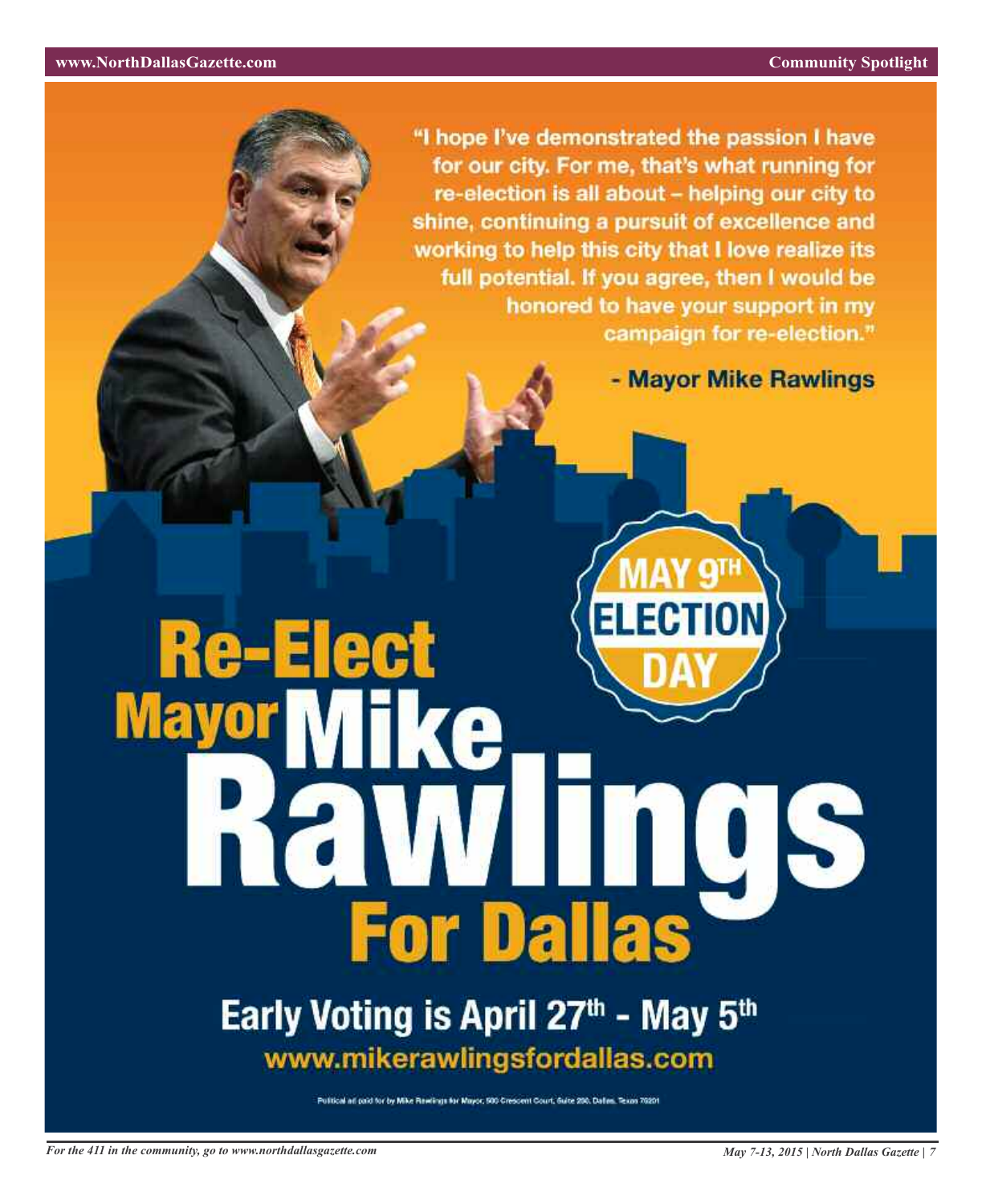# **TWC and Richland College partner to offer Small Business Program**

Richland College recently partnered with the Texas Workforce Commission (TWC) to offer the "Skills for Small Business" program, providing free or reduced cost training for Texas-based small businesses with fewer than 100 employees.

Training through this program will help private, forprofit businesses become more competitive by increasing employee skills.

"Richland College is committed to not just helping our students learn new, valuable skills, but also helping our local community by providing area businesses with valuable training for their employees," said Judy Guerra, a project leader for continuing education at Richland College.

When a qualifying small business identifies a training need, courses may be



selected based on classes offered at Richland College. "Skills for Small Business" will provide tuition and fees for employees who participate in an existing course applicable to a business need. Up to \$1,450 may be approved for newly hired workers and exiting employees may be eligible for



up to \$725. Newly hired workers include those who were hired within 12 months prior to receipt of the application.

"Providing small business owners the skilled workforce they need helps build a healthy local economy," said Andres Alcantar, TWC chairman. "We recog-

**Follow Us On** 

Instagram

nize the important role of small businesses in their communities and are committed to their success throughout the state of Texas."

Since its inception in 2010, "Skills for Small Business" has funded training for more than 370 new and more than 2,400 incumbent workers from more than 425 small businesses throughout Texas.

To register, small businesses should apply directly to TWC for training approval at www.texasworkforce.org/ssb.







LEGACYTEXAS. **WHAT'S YOUR LEGACY?** 

The summer heat will be here soon. Is your home ready?

#### **Unsecured Home Improvement Loan**

- · Not tied to home value or equity
- · Funds immediately available
- . Competitive tixed rate-netter than most credit rards · No closing conts
- 

#### Ready to get started? Call 972.578.5000 | 800.578;9009 (Foll Free)

Hablamos Español - 972.801.5858

#### Legacy'lexas.com



ELENDER MIVWIRFDIC Loans subject to credit approval. Terms and available to adjust to change without rootice.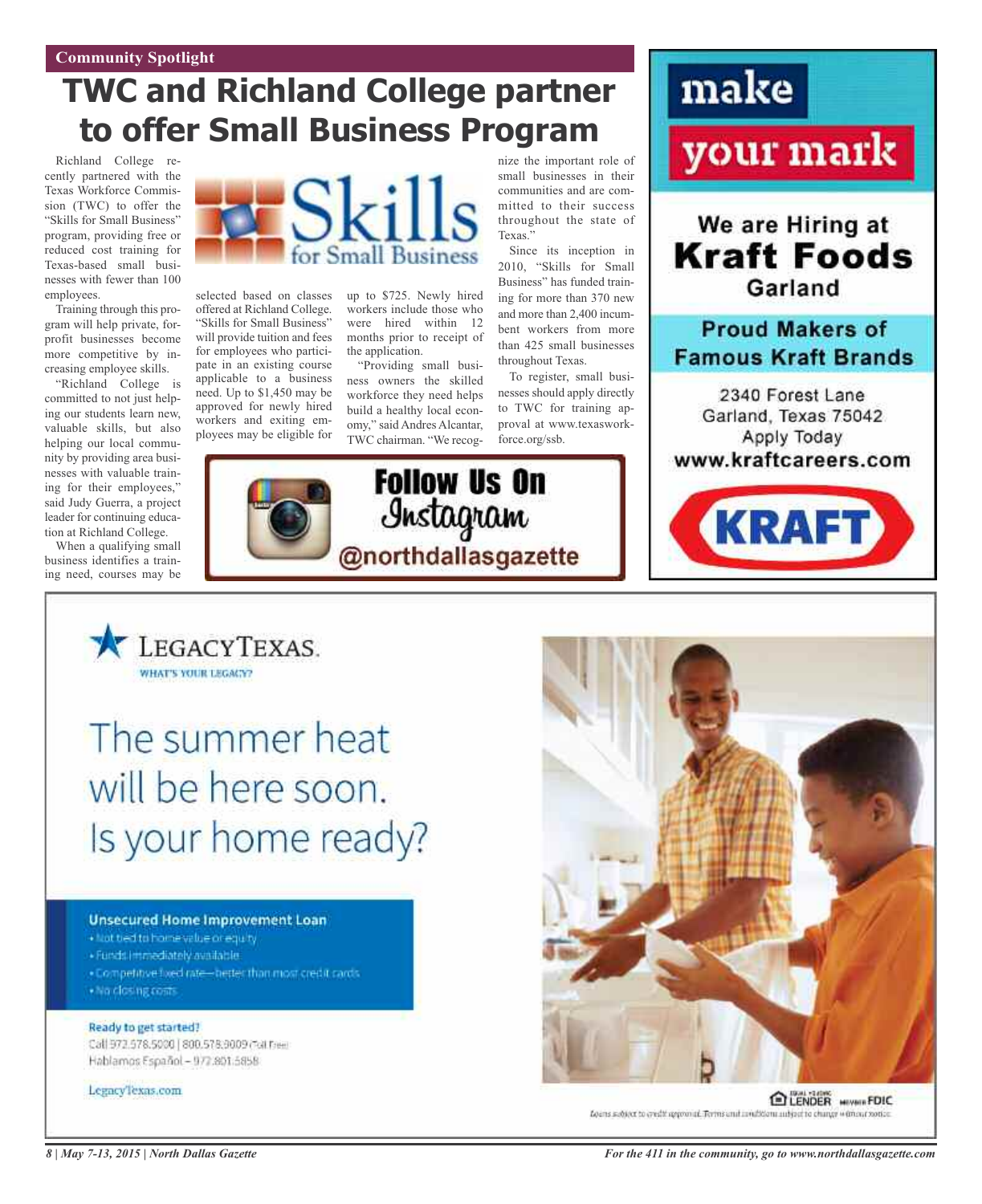# **Disney's NEWSIES is on stage through May 10**

from across the city to strike

*NEWSIES* is inspired by the real-life 'Newsboy Strike of 1899,'when newsboy Kid Blink led a band of orphan and runaway newsies on a two-weeklong action against Pulitzer, Hearst and other powerful newspaper publishers. The stage version introduces seven brand-new

for what's right.

Disney's *NEWSIES*, Broadway's smash hit musical, is pleased to announce a lottery ticket policy for the North American Tour at the Winspear Opera House in the Dallas Arts District and plays a limited two-week engagement through Sunday, May 10.

In Dallas, the production will conduct a pre-show lottery at the AT&T Performing Arts Center Information Center box office, making a limited number of tickets available at \$25 apiece, in cash, for each performance.

Entries will be accepted at the Information Center box office beginning two and a half hours prior to each performance; each person will print their name and the number of tickets (1or 2) they wish to purchase on an entry form that is provided. Two hours before curtain, names will be drawn at random for a limited number of tickets priced at \$25 each, cash only. Only one entry is allowed per person. Entry forms are checked for duplication prior to drawing. Winners must be present at the time of the drawing and show valid ID to purchase tickets. Limit one entry per person per performance and two tickets per winner per performance. Tickets are subject to availability.



*NE W S IES* , t h e n e w American musical, features a Tony® Award-winning score with music by eighttime Academy Award® winner Alan Menken and lyrics by Jack Feldman, a book by four-time Tony® Award winner Harvey Fierstein and is produced by Disney Theatrical Productions, *NEWSIES* is directed by Tony® nominee Jeff Calhoun and choreographed by Christopher Gattelli, who won a 2012 Tony Award® for his work. The entire creative team has reunited to bring the breakout smash musical to audiences across North America.

When it opened on March 29, 2012 *NEWSIES* was intended for a Broadway run of just 101 performances. The show's fiercely devoted fans had other ideas, however; they propelled the show to a run of 1005 performances, attendance of more than 1

million and a gross of over \$100M.

While on Broadway, *NEWSIES* set and broke seven Nederlander Theatre house records and became the highest-grossing show from the 2011-12 Broadway season. The show received 23 major theatrical nominations – including eight Tony Award® nods – and won Tony®, Drama Desk and Outer Critics Circle Awards for Score and Choreography.

Set in New York City at the turn of the century, *NEWSIES* is the rousing tale of Jack Kelly, a charismatic newsboy and leader of a ragged band of teenaged 'newsies,' who dreams only of a better life far from the hardship of the streets. But when publishing titans Joseph Pulitzer and William Randolph Hearst raise distribution prices at the newsboys' expense, Jack finds a cause to fight for and rallies newsies

# **D/FW Malls kickoff Mother's Day special events**

In celebration of Mother's Day, North East Mall, Allen Premium Outlets, and Grand Prairie Premium Outlets invite the area's chicest moms to indulge in style at the "Indulge: Fashion + Fun for Moms" events. Indulge provides mothers with a muchneeded opportunity to treat themselves and celebrate motherhood through a fun,

fashionable shopping experience. The events will take place Thursday, May 7 and Friday, May 8 at the various properties:

• North East Mall, Thursday, May 7 from 5-7 PM: Moms will enjoy the latest fashion trends, refreshing beverages, food samples, massages, fun photo booth, Candy Bar station, swag bags, pampering services,

**Enter to Win!**

**Ticket Giveaway**

giveaways, and more. Guests that spend \$150 or more in the mall on the day of the event will walk away with a beautiful cosmetic bag\*, while supplies last. Moms can also enter to win one of five spa packages, valued at \$500.

• Allen Premium Outlets, Friday, May 8 from 6-8 PM:

See MALLS, Page 9

mess world. South African tenne HIGHWAY SIGADI and Dallas based seguino CHELSI CLARK mesh sheir. rbythm in a miving evening of African

The Black Academy of Are and Leizes, Inc. 2014-2015 Sele on programs are supported in parity the Cily of Dalas. Office of Cultural Allans, Control of Dalas Allans, Control of Substitutes, Even Copyring, CSS 11 TTA 21. Redi Key Professional Service, Bovidon Family Poundation and an Anarymous Pand of The Calles Poundation.

*NDG Entertainment Ticket Giveaway!!! Visit www.northdallasgazette.com to win tickets to Just Like Yo' Daddy @ Friendship West Baptist Church, June 20,2015.*

and Neume spirituals. -<br>Board Chair Barbara speech

From the shores of Africa to America's

#### Admission: \$15 Friday and Saturday

May 8-9, 2015 | 8:00 p.m. **Clarence Muse Cale' Theatre Dallas Convention Center Complex** 1309 Canton Street | Dallas, TX 75201 **TBAAL BOX Office: 214.743.2400 or Ticketmaster: 800.745.3000** 

songs by the original team of Menken and Feldman while keeping many of the beloved songs from the film, including 'Carrying the Banner, 'Seize the Day,' 'King of New York' and years had been the single most requested title of all the Disney musical films not yet adapted for the stage. (The film featured a screenplay by Bob Tzudiker & Noni White (Tarzan, 102 Dalmatians).)

> For more information, visit Newsies-TheMusical.com, Facebook.com- /Newsies and Twitter- .com/Newsies.



'Santa Fe.'

Since the film's 1992 theatrical release and subsequent DVD release, *NEWSIES* has grown into a cult phenomenon, and for

*May 7-13, 2015 | North Dallas Gazette | 9*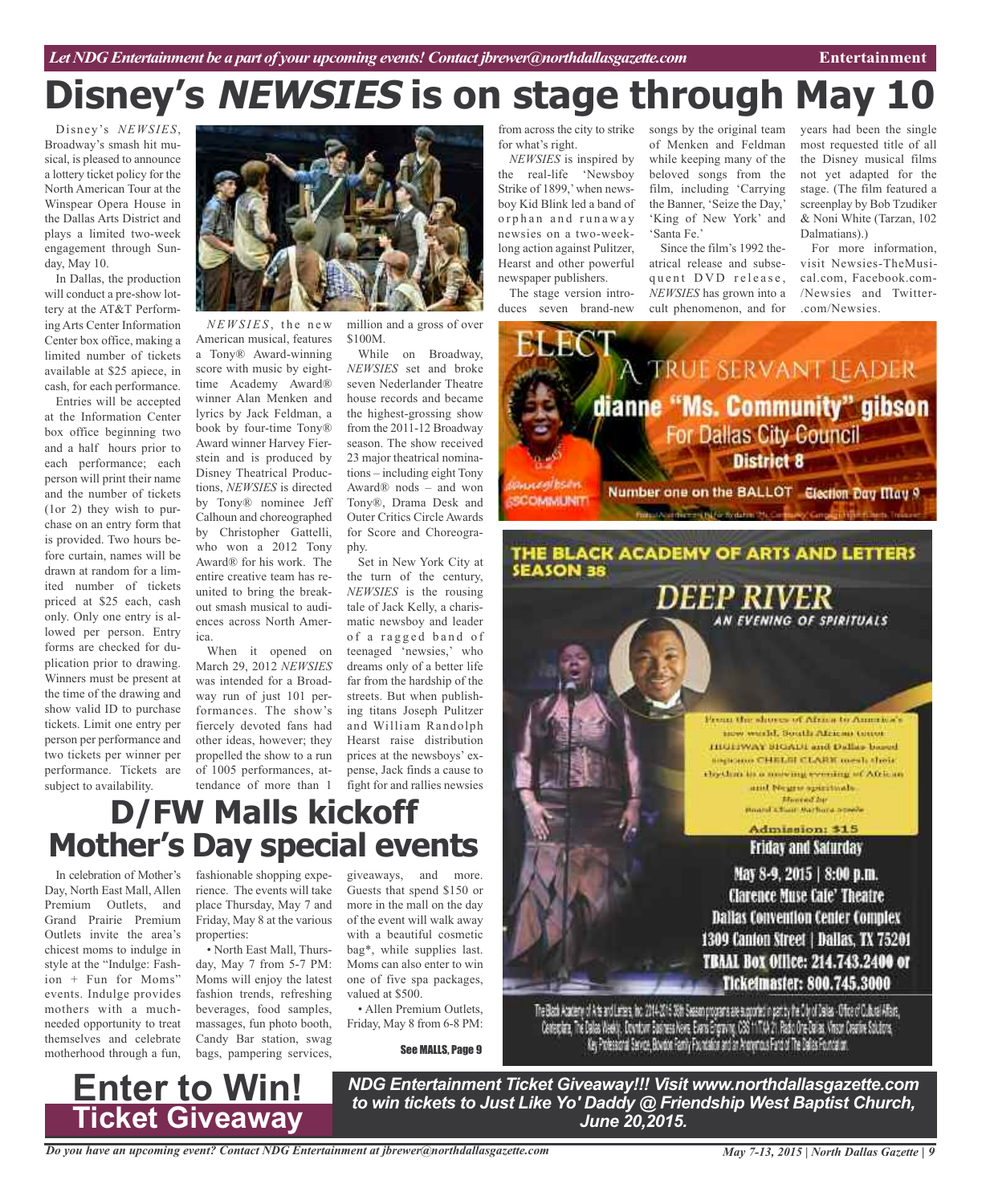Entertainment Too! *Let NDG Entertainment be a part of your upcoming events! Contact jbrewer@northdallasgazette.com* 

*Jefferson Avenue in Oak Cliff was once again the scene of the annual Cinco de Mayo celebration and parade. The event was held on Saturday and drew a crowd of hundreds. (Top left) A Lion Mascott in the parade gets a much-needed cool-down. (Above) Representing the importance of education through local high schools, Mountain View College joins in the procession. (At left) Aztec and Folklorico dancers take a break after the Cinco de Mayo parade. (NDG photos by Nina Garcia)*

### **Cinco de Mayo on Jefferson Ave. in Oak Cliff**







Vorth Dallas Your paper, your oppo Check us out on the w vorms northdallasg

# **MALLS,** continued from Page <sup>9</sup>

The event will take place at participating stores throughout the center. Free gift with in-store purchases totaling \$250 or more.\* Guests can obtain complete details on the event and gift redemption at Simon Guest Services, located inside the Food Court, the day of the event.

• Grand Prairie Premium Outlets, Friday, May 8 from 6-8 PM: Moms and their friends will experience

fashion tips and style consultations, beauty services, light bites, product demonstrations, plus special event giveaways and retailer offers throughout the mall.

"Simon has had a longstanding tradition of celebrating Moms and the important roles they play in our lives," said Holly Conner, Director of Marketing and Business Development at North East Mall. "Held right before Mother's Day, *North Dallas Gazette. Be sure to visit our website regularly for numerous opportunities to attend the biggest events as our guest!* Indulge events create a perfect opportunity for Moms – who always think of others first – to focus on themselves and enjoy a social

*DraNoel Wilson was the lucky winner of tickets to the 94.5 BOOM Festival courtesy of the*

**winner...**

**Another**

**happy**

evening of fashion, food and fun." Simon's Indulge events are free and open to women of all ages. For more infor-

mation, visit www.simon.com. *\*Limit 1 per person and/or only while supplies last. Valid only during the Promotion Period. Must be 18 or older to participate. Void where prohibited.*

**On Stage...**



*Rapper Juvenile takes the stage during the BOOM 94.5 Festival on Saturday.*



*NDG Entertainment Ticket Giveaway!!! Visit www.northdallasgazette.com to win tickets to DCT's Jackie & Me!* **Enter to Win! Ticket Giveaway**

*10 | May 7-13, 2015 | North Dallas Gazette*

*Do you have an upcoming event? Contact NDG Entertainment at jbrewer@northdallasgazette.com*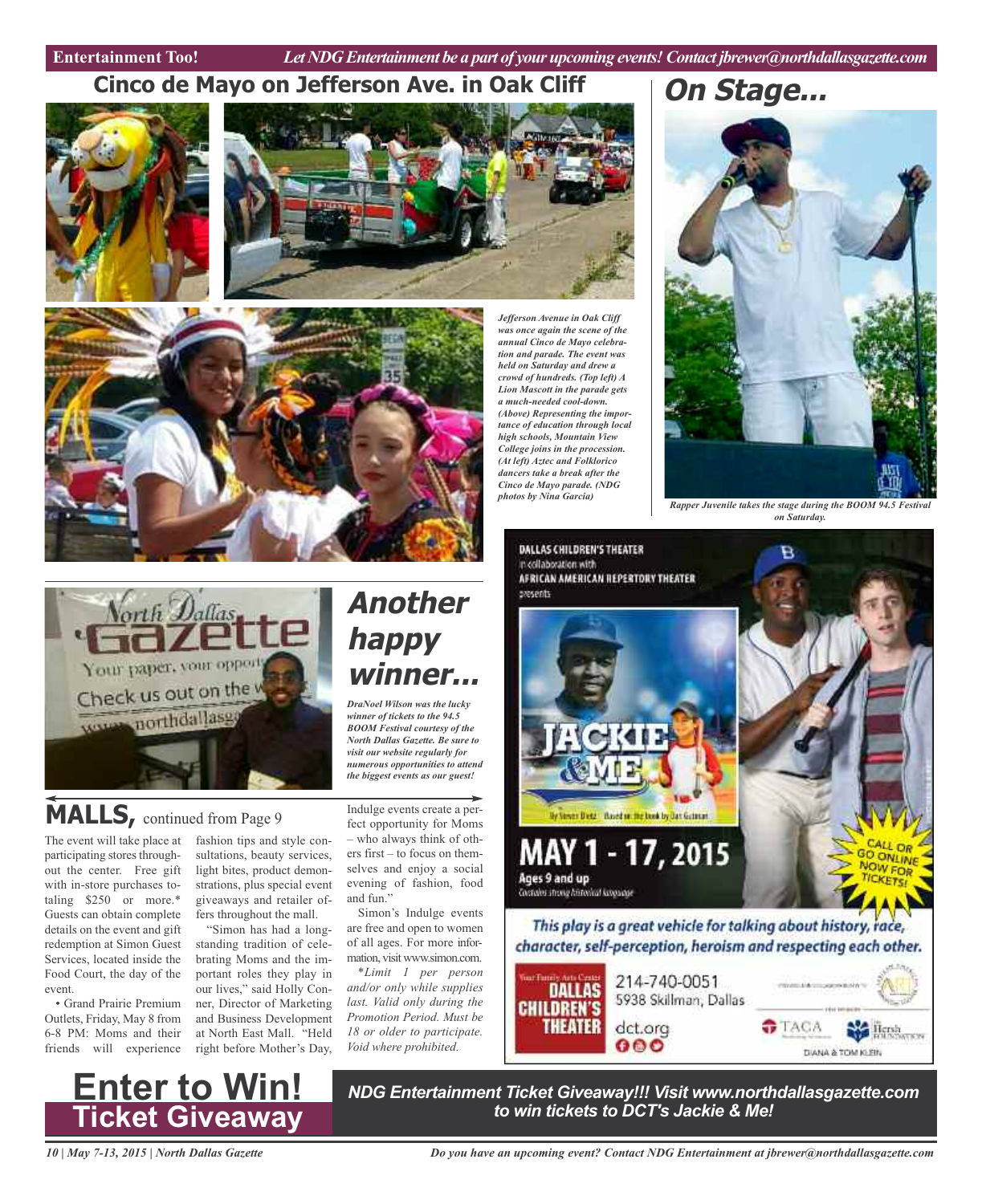# **PrivacyCheck offers tool to analyze privacy policies**

AUSTIN, Texas — The Center for Identity, a research organization at The University of Texas at Austin, today released PrivacyCheck, a free browser extension that scans privacy policies online and illustrates the risk of sharing personal data with any given company. Currently available for Chrome users, PrivacyCheck gives users a simple, fast way to make informed decisions about privacy.

PrivacyCheck automatically provides a graphical, at-a-glance summary of the ways in which a company plans to use personal data.

The browser add-on scans lengthy privacy policies and rates the usage policies by highlighting easy-to-understand risk levels (shown in green, yellow or red) of 10 factors affecting a consumer's identity security and privacy. Those factors are:

• Email Address: How does the site handle your email address?

• Credit Card Number: How does the site handle your credit card number and home address?

• SSN: How does the site handle your Social Security number?

• Ads & Marketing: Does

# **PIPER,** continued from Page <sup>6</sup>

a row that a Collin College professor has been honored by the Minnie Stevens Piper Foundation.

Dr. Kyle Wilkison was named a Piper Professor in 2014.

Other previous winners

on the faculty at Collin College include Dr. Peggy Brown, Dr. Rosemary Karr, Scott Yarborough, Gary Hodge and Dr. Lynn Jones. The Minnie Stevens

Piper Professor award, first granted in 1958, recognizes the site use or share your personally identifiable information for marketing purposes?

• Location: Does the site track or share your location?

• Children's Personally Identifiable Information: Does the site collect personally identifiable information from children under 13?

• Law Enforcement: Does the site share your information with law enforcement?

• Policy Change: Does the site notify you or allow you to opt out when its privacy policy changes?

• Control of Data: Does the site allow you to edit or

outstanding educators at two- and four-year colleges and universities. The prestigious honor comes with a \$5,000 honorarium and a gold pin.

Collin College serves nearly 52,000 credit and continuing education students annually and offers

delete your information from its records? • Data Aggregation: Does

the site collect or share aggregated data related to your identity or behavior?<br>
"PrivacyCheck gives" "PrivacyCheck

consumers an easier way to make truly informed decisions about whether to click 'I Agree' and to control where their personal information ends up," said Dr. Suzanne Barber, director of the Center for Identity at UT Austin. "Whether a company could sell personally identifiable information to third-parties or whether an app will release data to law enforcement without a

more than 100 degrees and certificates in a wide range of disciplines.

The only public college in the county, Collin College is a partner to business, government and industry, providing customized training and work force development.

search warrant, consumers deserve greater transparency before sharing their information."

International, federal and state laws require most businesses to publicly post

a privacy policy stating how they use customers' personally identifiable information. As a result, most privacy policies are easily ac-

**Market Place**

See PRIVACY, Page 13



**No Matter How Small** 

Fax Information To: 972-509-9058 Call:

972-432-5219 (Leave Message)

Friail: inquiries1909@gmail.com



*For the 411 in the community, go to www.northdallasgazette.com*



#### **Same Day Move-In • GREAT Location!! (Dallas)**

STOP PAYING SO MANY FEES! Our rent is FULL SERVICE. We pay for utilities – electricity, heating, air conditioning, and janitorial services … it's all included! No "Plus-E" – No "CAM." NO PERSONAL OR BUSINESS FINANCIAL HISTORY REQUIRED! GREAT DEALS ON ONE-ROOM SUITES! --- STOP PAYING TOO MUCH RENT! (Just North of Downtown Dallas)

• Surveillance Camera • No Application or Application Fees • Five-Page lease - Short & Simple • Extremely Competitive Rates • Same-Day Move-In • Flexible Lease Terms • On-site Management, Maintenance, Leasing and Space Planning • Ample, Convenient Parking • No Credit Check • Beautiful Glass & architecturally unique Building! **Rent Starting at \$199 per month (9.99/sq.ft.)**

Office / Medical Space 1327 Empire Central (@ I-35 Stemmons Freeway) Dallas, TX 75247 (972) 432-5219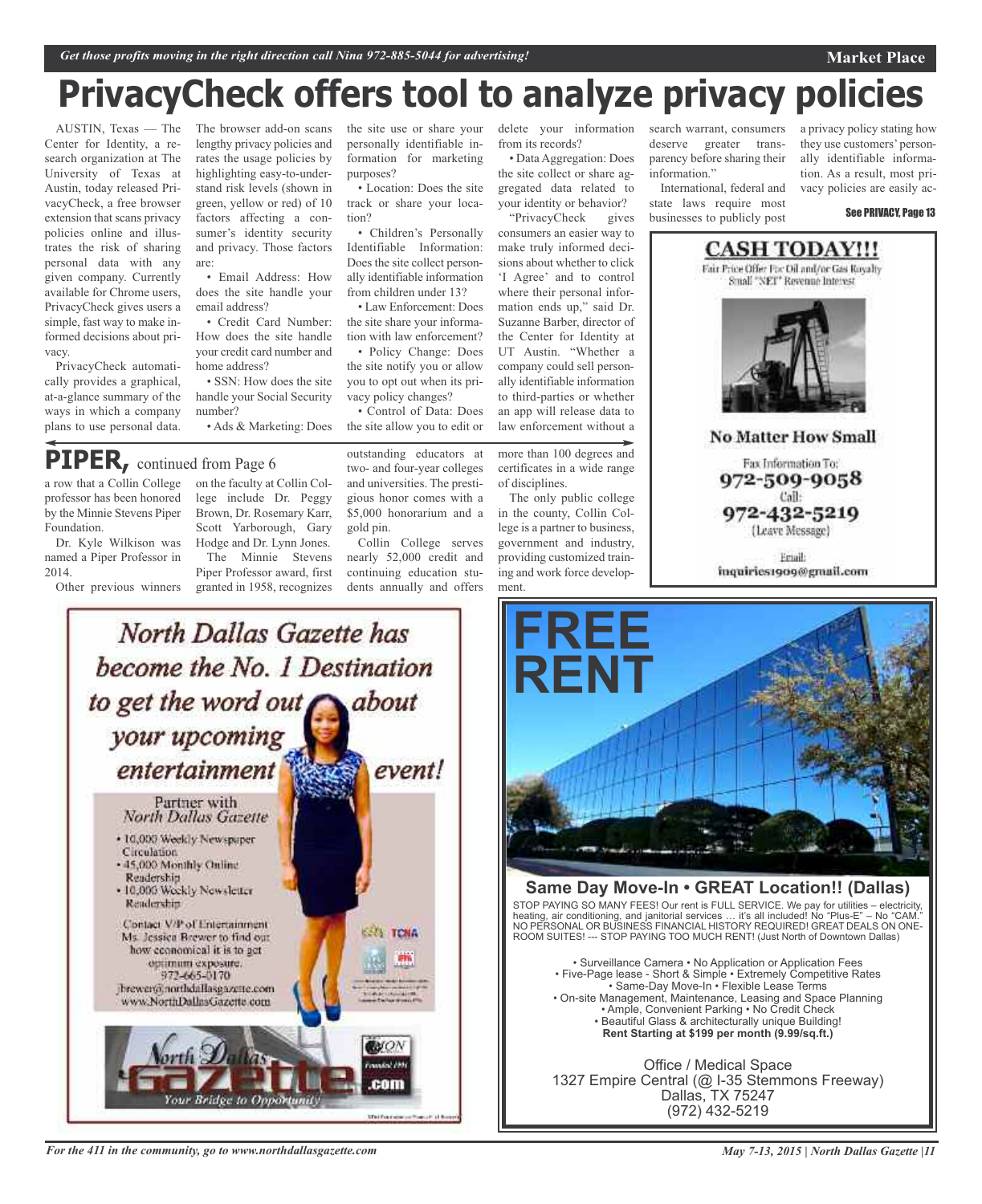**Hey Irving, Pick Us Up!**

**You can find a copy of the North Dallas Gazette at any one of these fine businesses and organizations. Be sure to pick up a copy every week to stay on top of the issues important to the Irving area in particular and the DFW African**

#### **McCARTHY REQUESTS BIDS**

McCarthy requests bids for the"UNIVERSITY OF TEXAS AT DALLAS STUDENT SERVICES BUILD-ING ADDITION" located in Richardson, TX. The Bid Date is set as May, 18, 2015 at 10am CST. Bids needed consist of all building construction scopes of work. This project will consist of constructing an addition to the existing Student ServicesBuilding (SSB) to accommodate existing, growing, and new Student Services programs in theSSB. This building will add a new expansion of approximately 68,700 gross square feet (GSF) tothe existing SSB. The structure is 3 stories above grade plus apartial floor at ground level.Bid documents areavailable for review at Mc-Carthy's Building Connected online planroom and other areaPlan rooms. Please contact McCarthy for instructions on how to obtain documents and a list of plan rooms. A payment andperformance bondmay be required.This is a ROCIP project. Professional Liability and Pollution Liability insurance may be required.McCarthy is an EOE and encourages allMBE/WBE/DBE/HUBfirms to submit bids to:

> McCarthy Bldg.Companies 12001 N. Central Expwy, #400 Dallas, TX 75243.Phone (972) 991-5500 McCarthy Contact: WayneHendrix whendrix@mccarthy.com.



LET US HEAR FROM YOU! **Send stories suggestions to editor@northdallasgazette.com**

**For advertising quote print or web opportunity@northdallasgazette.com**

**Greater Irving-Las Colinas Chamber of Commerce** 5201 N. O'Connor Blvd., Ste. 100

> **Iglesia Santa Marie de Guadolupe** 2601 S. MacArthur

**The Chateau on Wildbriar Lake** 1515 Hard Rock Rd

**Bombay Sizzlers** 397 East Las Colinas Blvd, Ste. 180

**Le Peep** 4835 N. O'Connor Blvd. **Mattito's Tex Mex**

1001 MacArthur Park Drive

**Taqueria El Tacazo** 1150 W. Pioneer Drive

**Capistrano's Café & Catering** 4650 W. Airport Frwy

**Empress of China** 2648 N. Beltline Rd.

**The Spirit Grille** 4030 N. MacArthur Blvd #112

**El Rancho Restaurant**

1210 E. Irving Blvd **504 Salon** 3414 W. Rochelle

**Irving YMCA** 220 W. Irving Blvd

**Mitchell's Barbershop** 4020 N. Beltline Rd

**Roy's Pawn Shop** 635 E. Irving Blvd

**Austin Recreation Center** 825 E. Union Bower Rd.

**American community as a whole.**

**Houston Recreation Center** 3033 Country Club Rd.

**Cimarron Park**

201 Red River Trail

530 Davis Street

200 Jefferson Street

320 Decker Drive

**Chamber of Commerce**

**Church** 3537 E. Gilbert Road

**Evergreen Baptist Church** 3329 W. Country Club Drive

**Po' Boys Restaurant** 4070 N. Beltline Rd. Ste. 100

**Girl Friends Africa** 4070 N. Beltline Rd. Ste. 134

**VW Barbership** 4070 N. Beltline Rd. Ste. 143

**Northlake College** 2000 College Blvd Bldg. A

**Emmanuel Baptist Missionary Church** 511 Gilbert Road **Ben Washington Baptist Church** 3901 Frisco Ave

**Shepherd Church** 615 W. Davis **West Irving C.O.G.I.C.** 4011 Conflans Road **Bible Way Baptist Church** 4215 N. Greenview Dr.

**Strictly Business** 4159 W. Northgate **Washateria** 3712 Cheyenne Street **New Life Ministries** 3706 Cheyenne Street **Elisha Mane Attractions** 3704 Cheyenne Street **Bear Creek Community Church** 2700 Finley Rd.

**Antioch Christian Church** 2041 West Walnut Hill

**Kasbah Grill** 2851 Esters Rd

**Fresh Food Store** 4020 W. Northgate Drive

> **Lee's Catfish** 1911 Esters Road

**Danal's Mexican Restaurant** 508 N. O'Connor Rd

**Fred's Pit Barbecue** 808 E. Irving Blvd

**Gary's Barbershop** 2117 Story Rd.

**African Village Restaurant** 3000 N. Beltline Rd

**New Look Barbershop** 3317 Finley Rd.

**Irving Arts Center** 3333 N. MacArthur #200

# CADNET/NORTH DALLAS GAZETTE **National and Local Classified Advertising Network**

To advertise call 972-509-9049 Email (ad for quote) opportunity@northdallasgazette.com

Autos Wanted

TOP CASH FOR CARS, Any Car/Truck, Running or Not. Call for INSTANT offer: 1-800-454-6951

#### Financial

Are you in trouble with the IRS? Owe 10k or more in taxes? Call US Tax Shield 800-507- 0674

#### Health & Fitness

VIAGRA 100mg, CIALIS 20mg. 40 tabs +10 FREE, \$99 includes

VIAGRA 100MG and CIALIS 20mg! 50 Pills \$99.00 FREE Shipping! 100% guaranteed. CALL NOW! 1-866-312-6061

Meds.net

FREE SHIPPING. 1- 888-836-0780 or Metro-

Miscellaneous

AVIATION Grads work with JetBlue, Boeing, Delta and others- start here with hands on training for FAA certification. Financial aid if qualified.

Call Aviation Institute of Maintenance 866-453- 6204

DISH TV Starting at \$19.99/month (for 12 mos.) SAVE! Regular Price \$34.99 Ask About FREE SAME DAY Installation! CALL Now! 877- 477-9659

!!OLD GUITARS WANTED!! Gibson,Martin,Fender,G retsch. 1930-1980. Top Dollar paid!! Call Toll Free 1-866-433-8277

Dish Network - Get MORE for LESS! Starting \$19.99/month (for 12 months.) PLUS Bundle & SAVE (Fast Internet for \$15 more/month.) CALL Now! 1-800-615- 4064 CASH FOR CARS, Any

Make or Model! Free Towing. Sell it TODAY. Instant offer: 1-800-864- 5784 Make a Connection. Real People, Flirty Chat.

Meet singles right now! Call LiveLinks. Try it FREE. Call NOW: 1- 888-909-9905 18+.

#### Wanted to Buy

Wants to purchase minerals and other oil and gas interests. Send details to P.O. Box 13557 Denver, Co. 80201

CASH PAID- up to \$25/Box for unexpired, sealed DIABETIC TEST STRIPS. 1-DAYPAY-MENT.1-800-371-1136

*ADVERTISE to 10 Million Homes across the USA! Place your ad in over 140 community newspapers, with circulation totaling over 10 million homes. Contact Independent Free Papers of America IFPA at danielleburnett-ifpa@live.com or visit our website cadnetads.com for more information.*

Reader Advisory: the National Trade Association we belong to has purchased the following classifieds. Determining the value of their service or product is advised by this publication. In order to avoid misunderstandings, s vertisers do not offer employment but rather supply the readers with manuals, directories and other materials designed to help their clients establish mail order selling and other businesses at home. Under NO circumstance send any money in advance or give the client your checking, license ID, or credit card numbers. Also beware of ads that claim to guarantee loans regardless of credit and note that if a credit repair company does business o phone it is illegal to request any money before delivering its service. All funds are based in US dollars. 800 numbers may or may not reach Canada.

**Antioch Christian Church** 2043 W. Walnut Hill Ln **Lee Park Recreation Center** 300 Pamela Drive

**Lively Pointe Youth** 909 N. O'Connor Rd

**Mustang Park Recreation Center** 2223 Kinwest Pkwy

**Shady Grove CME**

9940 Valley Ranch Pkwy **Irving Salvation Army** 1140 E. Irving Blvd **Recreation Center Georgia Farrow Recreation Center**

**Evergreen Missionary Baptist Church "The Green"** 3329 Country Club West **Irving Islamic Center Valley Ranch - Valley Ranch Masjid**

W.

**Center**

**Senter Park Recreation Center** 907 S. Senter Rd

**Heritage Senior Center**

**iRealy Office Building**

**Irving Hispanic** 135 S. Jefferson

**Irving City Hall**

 Cheyenne St. W. Irving Blvd **Irving Public Library** W. Irving Blvd

# **Northwest Park Recreation Center**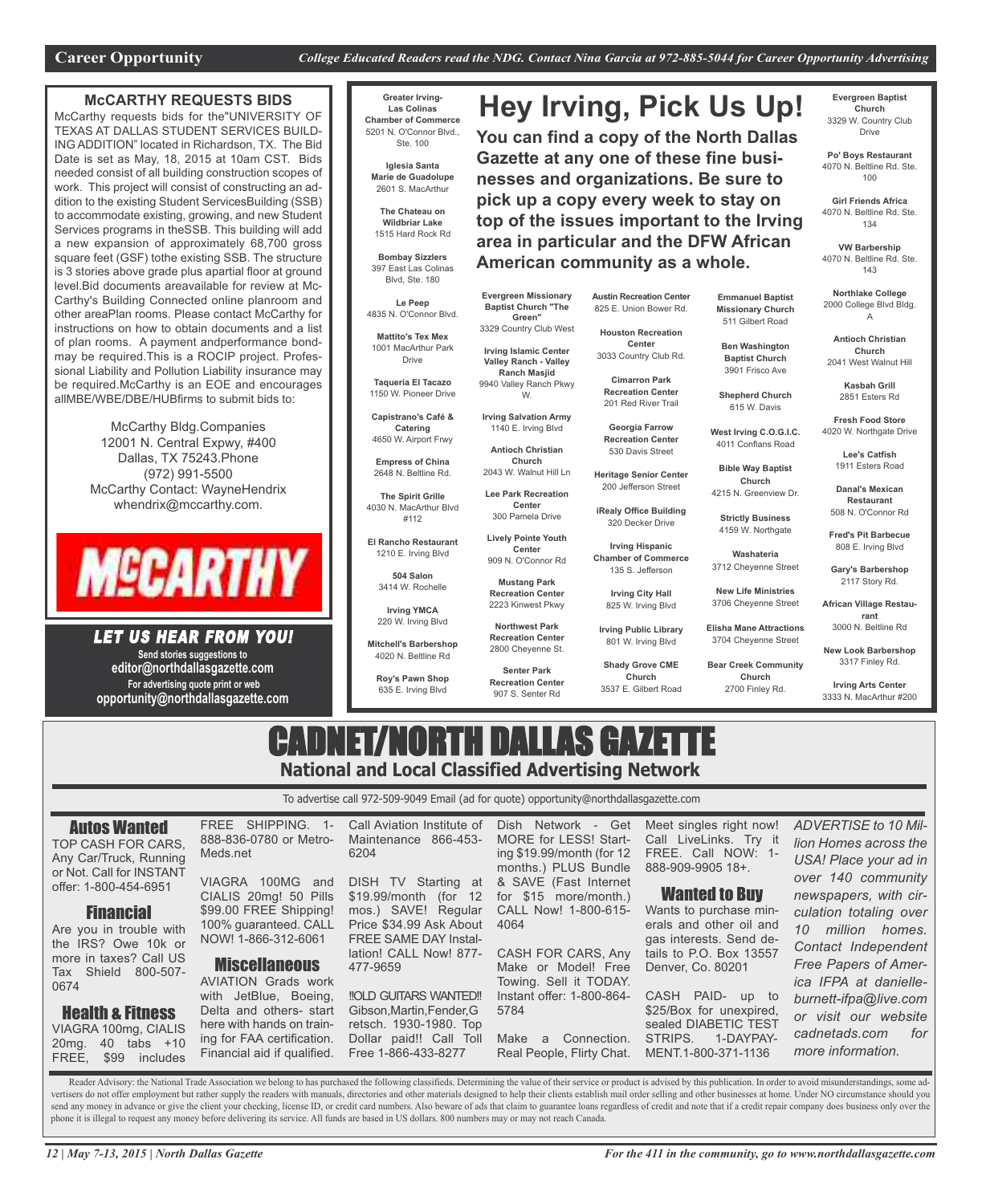#### *On a quest for qualified candidates? Contact Nina Garcia at 972-885-5044*

### **MOSQUITO,** continued from Page <sup>5</sup>

other Public Works divisions to meet this challenge head-on," he said. "Our aggressive, proactive approach is one which we believe will provide the best results."

Developed several years ago, the Little Elm Mosquito Management Plan provides a blueprint for how the Town will confront the yearly mosquito breeding season. The plan has undergone a number of changes and improvements since its inception, chief among them is a much earlier start to the eradication campaign.

"The main points of the

cessible online but are often so lengthy and technical that consumers don't have time to read them. In 2012, researchers at Carnegie Mellon University estimated that the average In-

plan, though, remain the same," said Green. "Public awareness and cooperation remain our best defense against mosquito breeding and the spread of disease. Residents can help by taking the time to ensure there is no standing water on their property and keeping the four Ds in mind."

The four Ds refer to the actions residents can take to decrease their chances of contracting West Nile Virus through a mosquito bite. These include: Dress, wearing long sleeves and long pants when mosquitos are most active; Drain, emptying and overturning containers where water may pool; Dunk, placing larvicides in ponds, water features and fountains; and DEET, using appropriate insect repellant on exposed skin.

"We have not had a West Nile Virus case in Little Elm since 2012, and that was only one person," he added. "When residents are aware of their impact and cooperate, we feel it makes a major difference."

The trapping, testing and eradication program has already been in place for several weeks around town. In fact, there are over 75 locations around town where larvicides are applied every

tober and additional locations as necessary. At the same time, a number of traps are set up to capture mosquitos for testing. And, the testing has now been brought in-house versus using a testing lab in Austin, saving precious time in getting results of possibly infected mosquitos.

30 days from March to Oc-

And, as before, the Town is providing free larvicides dunks to residents for use on their private property. The dunks are available at the Recreation Center, Public Works, Town Hall and the Public Safety Building.

#### Drivers: Local

Mesquite Van w/Occasional Layover Openings! Great Pay, Benefits! CDL-A, 1yr Exp. Req. Estenson Logistics Apply

www.goelc.com 1-855-298-4059

**972-205-2415** DO YOU WANT AN EXCITING AND REWARDING CAREER? PURSUE A CAREER AS A POLICE OFFICER OR FIREFIGHTER! · Competitive wages • Array of benefits

**Attention Suppliers of Goods, Services and Construction Review Competitive Opportunities at www.bidsync.com www.garlandpurchasing.com**

**of GARLAND** 

- · Education incentive pay
- . . . . and more

SIGN UP TO TAKE THE CITY OF IRVING'S NEXT. CIVIL SERVICE ENTRANCE EXAM. CALL (972) 721-2696 TO REGISTER. The City of Irving does not discriminate on the basis of

race, sex, religion, age, or disability in employment or the provision of services. www.cityofirving.org

# **COLLIN,**

must be completed in the CBE format. Registration is by permission only and a mandatory information session is required to acquaint students with competencybased model, distance education, technology and other resources. continued from Page 6

The next information session is from 6:30-8 p.m., Tuesday, May 19 in Collin College's Central Park Campus Conference Room A. Central Park Campus is 2200 W. University Drive in McKinney.

Get the next information session date and more information about the program at www.collin.edu/academics/programs/businessmanagement.html or contact Dr. Cindy Briggs at cbriggs@collin.edu or Dr. Margie Vance at mvance- @collin.edu.

Collin College serves nearly 52,000 credit and continuing education students annually and offers more than 100 degrees and certificates in a wide range of disciplines.

ternet user would need to spend about 200 to 250 hours a year to read each privacy policy they encounter in full — approximately the same as one full month spent at work. **PRIVACY,** continued from Page <sup>8</sup>

**Dallas** 

**School** District

**NOTICE TO PROPOSERS** Prospective vendors or their representatives may obtain an electronic PDF format of various Procurement Proposal documents on-line from the Dallas ISD website homepage at http://www.dallasisd.org/at the "Vendor Opportunities" link.

\*MWBE POLICY ENDORSEMENT\* Dallas ISD is committed to the ideals of equal opportunity in all its business endeavors. It is the goal of Dallas ISD that at least 30% of the work performed under each contract will be provided by minority or womanowned business enterprises.

Independent

PrivacyCheck is the only privacy policy analysis service that offers comprehensive Web coverage. PrivacyCheck's data mining approach automatically reports on any privacy policy on the Web, without bias or limitation.

# **North Dallas Gazette is looking for a utility person.**

Prefer mature candidate that has a interest in media.

#### **Customer Service and Advertising**

- 1. Commit and learn the principles in the Community Marketing Manuel
- 2. Must consistently follow up and stay in touch with customers assigned
- 3. Assist in Company promotional Ticket give-a-way
- 4. Attend company sales meetings as required
- 5. Maintain Daily Notes/History Report

6. Submit weekly Sales Update Report (report due on Fridays at close of your business day)

#### **Editorial Assistance**

The candidate will support the editorial team at the Dallas office: The Editorial Assistant duties include: Broadcasting info via social media channels and website Proofreading print edition for specific items Assist in revising press releases for publishing Create online newsletters (Constant Contact & Zoho) training provided On site reporting Answer phones attend community events Ideal for semi or retired person that want to stay active.

> **Send resumes to: businessoffice@northdallasgazette.com**

**or Call 972.432.5219 and leave message**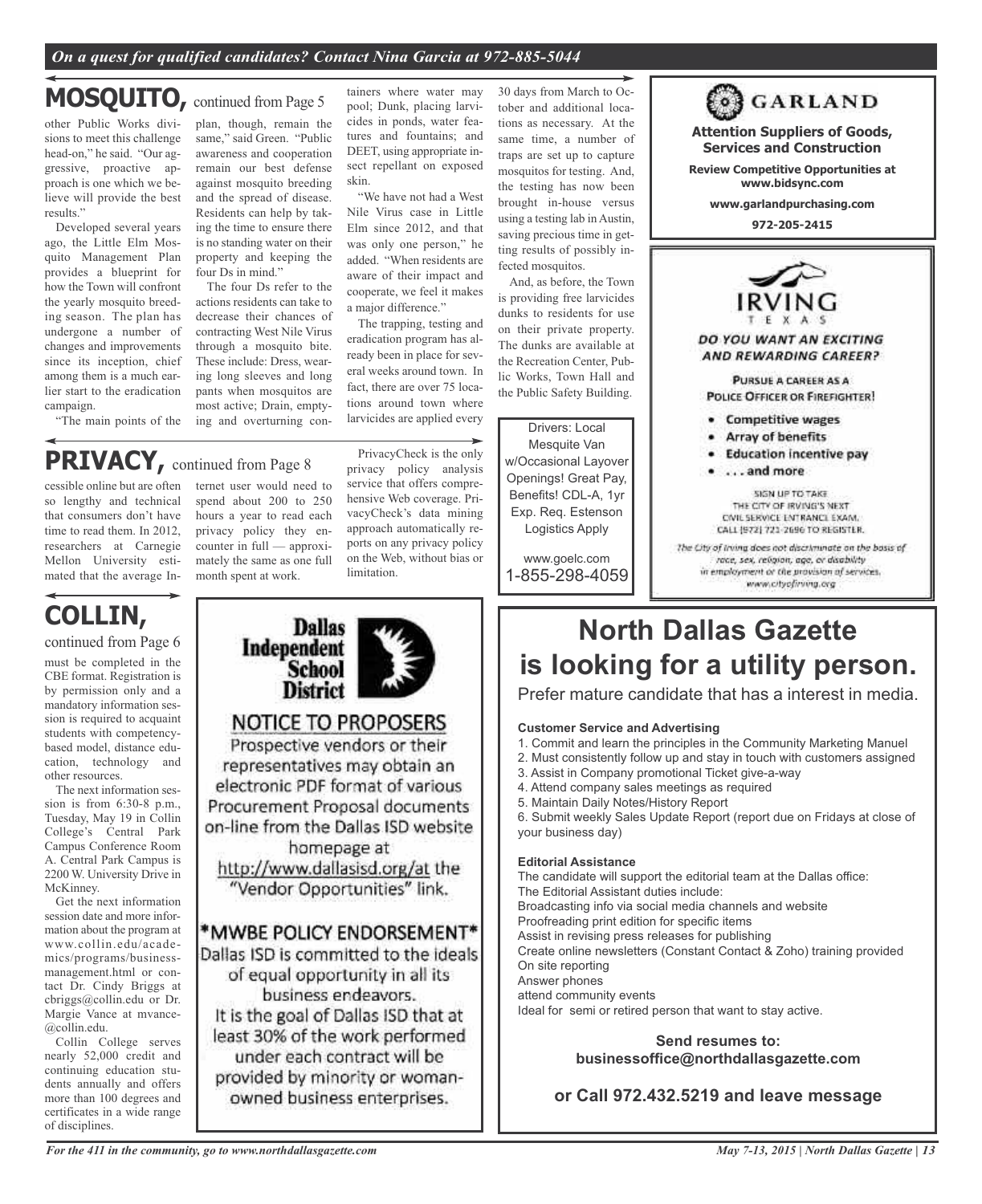#### **Church Happenings www.NorthDallasGazette.com**

#### **AVENUE F CHURCH OF CHRIST IN PLANO**

**Mondays – Fridays** Call 972-423-8833 for AF-FECT, Inc. or email: AF-FECTxInc@aol.com for counseling services, resources and assistance for

job readiness and training programs for individuals.

#### **May 10**

Join us this Sunday at 8 a.m. for Mother's Day and our praise and worship services, God will bless you. And don't forget to come back at 5 p.m. for our Iglesia de Cristo Services (the Word of God in Spanish.)

**May 13, 7 p.m.** You're invited to join us for Bible study as we worship and praise God for His blessings. Prepare to be encouraged

by God's plan to grow.

Brother Ramon Hodridge, Minister of Education 1026 Avenue F Plano, TX 75074 972-423-8833 www.avefchurchofchrist.org

#### **BETHEL BIBLE FELLOWSHIP CARROLLTON**

 $\mathcal{L}_\text{max}$  , which is a set of the set of the set of the set of the set of the set of the set of the set of the set of the set of the set of the set of the set of the set of the set of the set of the set of the set of

#### **May 10, 9:45 a.m.**

You're invited to our Sunday Morning "Prayer and Meditation" followed by Morning Worship and Mother's Day Service at 10 a.m. See what God is doing through and with us; you will be blessed. Don't forget to come back at 5 p.m. for the Word of God in Spanish at our Iglesia de Cristo Services.

#### **May 13, 7 p.m.**

Join us in Wednesday's Prayer and Bible Study Class with Senior Pastor Dr. Woodson and/or Associate Pastor Brenda Patterson teaching on the subject of Spiritual Warfare. These are cool Topics in Spring months. Learn what God says about critical issues and topics through the study of His word.

Please support our Youth's CHIC fundraiser at http://www-

.gofundme.com/ q7bbb74. Share this link with everyone you know.

Please support our Mission Teamfundraiserathttp://www- .gofundme.com/bethelmission. Share this link with everyone you know.

Dr. Terrance Woodson, Senior Pastor 1944 E. Hebron Parkway Carrollton, TX 75007 972-492-4300 www.bethelbiblefellowship.org  $\mathcal{L}_\text{max}$  and  $\mathcal{L}_\text{max}$  and  $\mathcal{L}_\text{max}$ 

#### **CHRIST COMMUNITY CHURCH IN RICHARDSON**

### **May 10, 8:45 a.m.**

**and 11 a.m.** You're invited to our Morning Services as we worship, honor and praise God for His blessings. Our April Month Series is "My Career Path in Babylon." What does your faith look like in your work place?

#### **May 13**

Join us at 12 Noon with Rev. Viveca Potter teaching on the Word of God; come back at 6:45 p.m. for Corporate Prayer and stay for Senior Pastor Autry at 7:30 p.m. teaching the Word of God. Our youth will come for Food and Fellowship at 7 p.m. followed by Bible Study at 7:30 p.m. and Tutoring/Homework Assistance at 8 p.m.

Dr. Terrence Autry, Senior Pastor 701 Centennial 972-991-0200 Richardson, TX 75081 www.Christcommunityrichardson.org

#### **FELLOWSHIP CHRISTIAN CENTER CHURCH IN ALLEN "The Ship"**

 $\mathcal{L}_\text{max}$  and  $\mathcal{L}_\text{max}$  and  $\mathcal{L}_\text{max}$ 

#### **May 10**

Join us this Sunday Mother's Day services and for our praise and worship at 8 a.m. in the Joycie Turner Fellowship Hall, 200 West Belmont Drive in Allen; followed by Morning Services at 9:30 a.m. at Bolin Elementary School, 5705 Cheyenne Drive in Allen and bring someone with you; you will be blessed.

#### **May 13**

You're invited to our Wednesday's 12 Noon-Day Live Prayer and Bible Study and/or our Wednesday Night Live Prayer and Bible Study at 7 p.m. to learn more about God's Word at the Joycie Turner Fellowship Hall, 200 West Belmont Drive in Allen. Be encouraged by God's plan for your maturity and His glory; and most of all, be prepared to grow.

#### Dr.W. L. Stafford, Sr., Ed. D. Senior Pastor 5705 Cheyenne Drive at Bolin Elementary School in Allen 75002 for Sunday Morning Worship and the Admin. Building Address is 200 W. Belmont Drive Allen, TX 75013 972-359-9956 www.theship3c.org

#### **BIBLE WAY COMMUNITY BAPTIST CHURCH**

 $\overline{\phantom{a}}$  , and the set of the set of the set of the set of the set of the set of the set of the set of the set of the set of the set of the set of the set of the set of the set of the set of the set of the set of the s

**May 10, 7:35 a.m.** Join us this Sunday for our praise and worship services and receive a blessing from God.

**May 13, 7 p.m.** You're invited to our Wednesday Bible Study to learn more about God's word and how it can lead and guide you.

**May 15, 7 p.m.** Join our Women's Ministry group for fellowship and fun.

**May 16, 9 a.m.** Join our Men's Ministry group for fellowship and fun.

Dr. Timothy Wilbert, Pastor 4215 North Greenview Dr. Irving, TX 75062 972-257-3766 www.biblewayirving.org  $\overline{\phantom{a}}$  , and the set of the set of the set of the set of the set of the set of the set of the set of the set of the set of the set of the set of the set of the set of the set of the set of the set of the set of the s

#### **MT. OLIVE CHURCH OF PLANO (MOCOP)**

**May 10** Join us in Sunday School at

8:30 a.m.; stay for our Sunday prayer at 9:30 a.m. and our Worship Service at 10 a.m.

#### **May 13, 7 p.m.**

You're invited to our Wednesday's Bible Study; you will learn what God has to say to us. Come to be encouraged by God's plan for your spiritual growth and His glory.

**May 17, 10 a.m.** Join us for our 21st Pastors Appreciation Service. "And how shall they preach, except they be sent? As it is written, How beautiful are the feet of them that preach the gospel of peace, and bring glad tidings of good things! Romans 10:15

Pastor Sam Fenceroy Senior Pastor 300 Chisholm Place Plano, TX 75075 972-633-5511 www.mocop.org  $\mathcal{L}=\mathcal{L}^{\mathcal{L}}$  , where  $\mathcal{L}^{\mathcal{L}}$  , we have the set of the set of the set of the set of the set of the set of the set of the set of the set of the set of the set of the set of the set of the set of the set of

#### **NEW MOUNT ZION BAPTIST CHURCH**

**May 10** You're invited to join us for Early Morning Services at 7:30 a.m., followed by Sunday School at 9 a.m. and Morning Worship at 10:30

**May 13** Join us for Wednesday's

Bible Study and learn what God has to say to us.

a.m.

Dr. Tommy L. Brown Senior Pastor 9550 Shepherd Road Dallas, Texas 75243 Phone: 214-341-6459 www.nmzb.org

> **SHILOH MBC IN PLANO**

 $\mathcal{L}$  , and the set of the set of the set of the set of the set of the set of the set of the set of the set of the set of the set of the set of the set of the set of the set of the set of the set of the set of the set

**May 10 8 a.m. and 11 a.m.** Come and worship with us this Sunday. God will greet us and bless us with words of wisdom as He leads and guide us in all truth and righteousness.

**May 11-17** Join us for Women's Day; this year's theme is "Basking in the Presence of the Lord", Psalm 91:1-2.

#### **May 13, 7 p.m.** You're invited to our Wednesday's Bible Study to learn more about God's Word. Come and be en-

couraged by God's plan for your maturity and growth; and, it's all for His glory. Dr. Isaiah Joshua, Jr.

Senior Pastor 920 E. 14th Street Plano, TX 75074 972-423-6695 www.smbcplano.org  $\mathcal{L}_\text{max}$  and  $\mathcal{L}_\text{max}$  and  $\mathcal{L}_\text{max}$ 

#### **THE INSPIRING BODY OF CHRIST CHURCH**

**May 10, 7:30 and 11:30 a.m.**

You're invited this Sunday for our Mother's Day celebration and it is "Hats Day" as we praise, worship, honor and magnify God's Holy name.

#### **May 13, 7 p.m.**

Join us in Monday School as we learn what God has to say to us.

**May 15, 7 p.m.**

All men are invited to join us for Men's Fellowship night. What is God saying to us?

Pastor Rickie Rush 7701 S Westmoreland Road Dallas, TX 75237 972-372-4262 www.Ibocchurch.org

**IRS Problems?** 



Radio Programs

"Vision.& Truth Live" Call Pastor Sam<br>Every Sun: 9:00pm-10:00pm<br>KWRD 100.7 FM THE WORD

'Truth Made Simple' Listen to Pastor San Mon.-Fri. 5:25p -5:30pm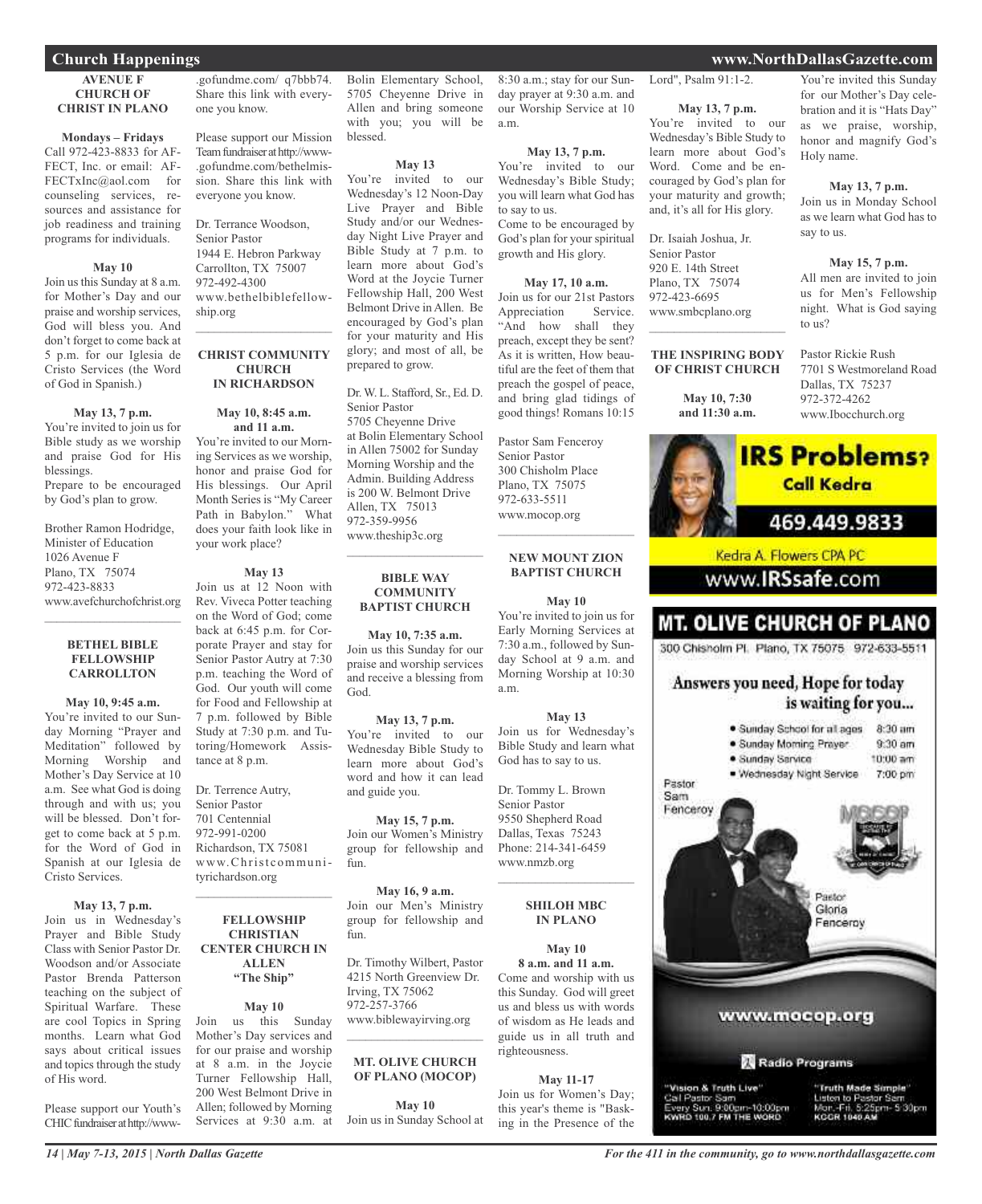# **Happy Mother's Day!**



*Send email to: businessoffice@ northdallasgazette.com to sign up for Sister Tarpley's weekly electronic newsletter.*

This coming Sunday is Mother's Day. My column this week is a tribute to all godly mothers. Godly mothers are not just birth mothers; they are stepmothers and adoptees mothers too! God only knows what many special mothers go through.

They are grandmothers and some great grandmothers, mother-in-laws, church mothers, and mothers that have adopted children. They are little old ladies in neighborhoods that help watch out for children.

They are also mothers that gave up a child for adoption because she believed (right or wrong) that it was better for the child to give him or her up.

There is no comparison to godly mothers; may God continue to richly bless each and every one of them.

This Sunday, if you wear a red rose for a mother who is alive, a white rose, for a deceased mother or like I have done since my mother's death in 1984, no

was too painful for me to wear a white rose; and because I know that my mother is alive in Heaven, thank God for your mother. No one else will love you more, or as unconditionally!

My mother, Mrs. Cedella Baker Demus, was born on May 13th; often her birthday falls on Mother's Day and my last grandson, Philip Lot, was born on Mother's Day, May 9, 2004. Since my mother's death, it is a doubly painful day for me.

I am grateful to God that she lived; she was a great wife, mother, a friend and a God fearing woman. If your mom is living, may I suggest some things to do that will last, and give her joy for years to come.

Treat her to dinner or buy her a flower every now and then. Call her, just to say, "I love you." Hug her; you don't have to say a word. Surprise her with a small gift when it's not Mother's Day (she will treasure it like it was very valuable.)

Compliment her; and smile every time you see her. Listen to her with loving care. Laugh with her and encourage her. Believe in her and pray for her, sick or well. Hold her hand; as she once held yours. Write

rose at all, at first because it short love notes to her, if her eyesight is still good.

> Something to make you laugh: Answers given by 2nd grade school students. Why did God make

> mothers? 1. She's the only one who knows where the scotch tape is.

> 2. Mostly to clean the house.

> What ingredients are mothers made of?

1. Clouds, angel hair and everything nice in the world; and one dab of mean.

2. Magic plus super powers and a lot of stirring.

Why did God give you your mother and not some other mom?

1. We're related.

2. God knew she likes me a lot more than other people's moms like me.

What kind of little girl was your mom? 1. She's my mom and none of that other stuff.

2. I don't know because I wasn't there, but my guess would be pretty bossy.

3. They say she used to be nice. What did mom need to know about dad before she married him?

1. His last name.

2. She had to know his background. Like is he a crook? Does he make at least \$800 a year?

3. Did he say NO to drugs and YES to chores?

Why did your mom marry your dad? 1. My dad makes the best spaghetti in the world and my Mom eats a lot. 2. My grandma says that Mom didn't have her thinking cap on.

Who's the boss at your house?

1. Mom doesn't want to be boss, but she has to because dad's such a goof ball. 2. Mom. You can tell by

Inspiring Body of

room inspection. 3. I guess Mom is, but only because she has a lot more to do than dad.

What's the difference between moms and dads?

1. Moms work at work and work at home; dads just go to work at work.

2. Moms know how to talk to teachers without scaring them.

3. Dads are taller and stronger, but moms have all the real power 'cause that's who you got to ask if you want to sleep over at your

Christ Cox

#### See TARPLEY, Page 16



*Young Sung, candidate for Carrollton City Council Race, place 5 with three mothers in his life that have given him, love and good advice over the years. (L to R) Mrs. Joung S. Kim, mother-inlaw, Susan Sung, wife and his mother, Mrs. Nam Sung*



*Ramon Hodridge, Minister Radio Program @ 7:30 am on*

*KHVN 970 AM Sunday Mornings*





Islah Joshua, Jr. *Pustor* 

Excellence while Teaching<br>the Word, Preaching the Gospel, Reaching the World

Worship Times: 8 and 11 a.m. Sunday School: 9:45 a.m. Mid-week: Wednesday at 7:00 p.m. Youth Church: Every 3rd, 4th, and 5th Sunday at 10:45 a.m. AWANA: Wednesday at 6:30 p.m. Contact Information: 972-423-6695 www.smbcplano.org